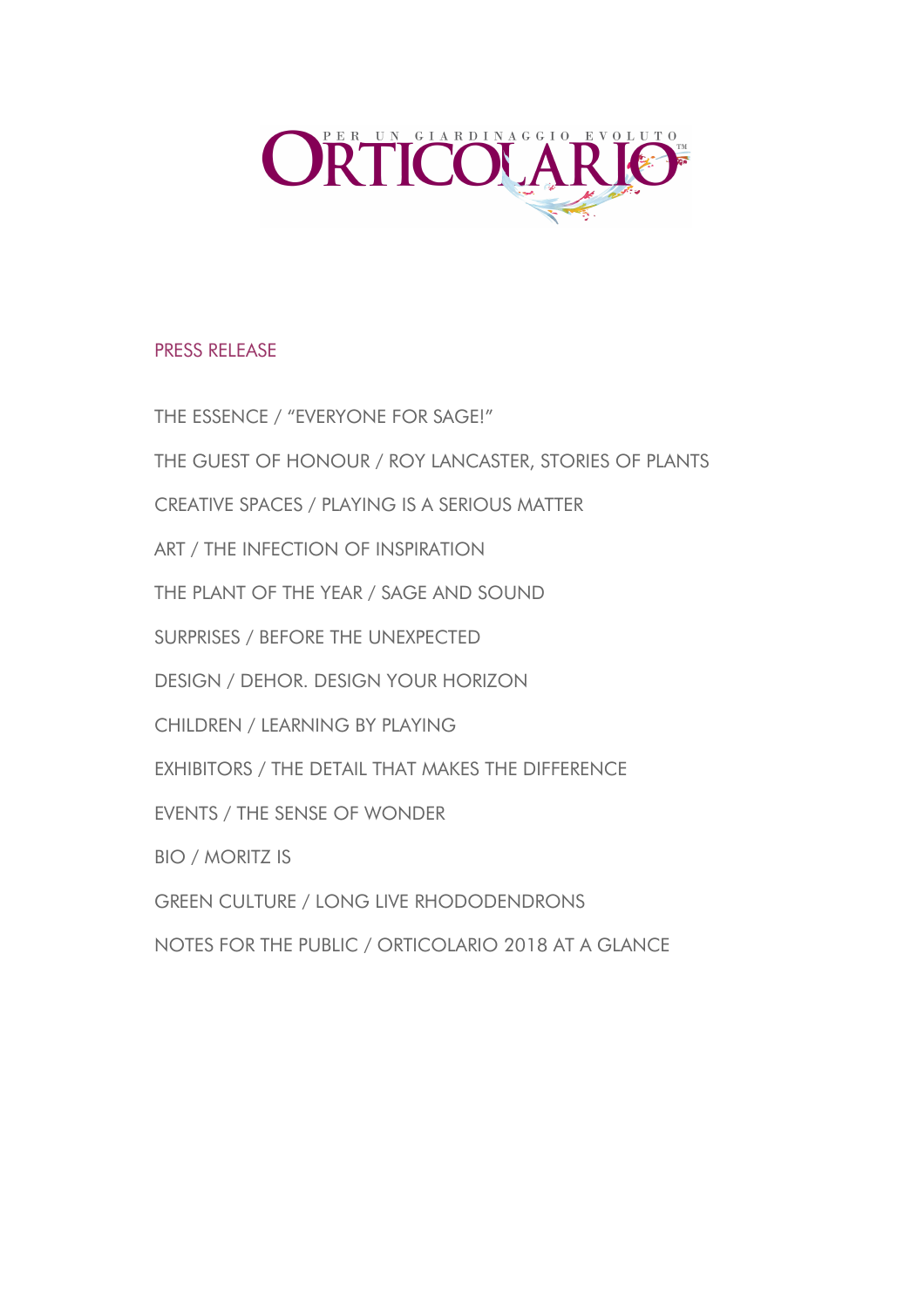## ORTICOLARIO 2018 "EVERYONE FOR SAGE!"

According to tradition, in the welcoming Ethimo house in Milan, Moritz Mantero, founder and President of Orticolario, reveals the essence of the tenth edition of the cultural event dedicated to the passion for nature and its ability to convey emotions and beauty. From 5th to 7th October at Villa Erba on Lake Como, a refined interweaving of suggestions and wonder will take place

> Take life lightly. As lightness is not superficiality, but gliding on things from above, with no weights upon your heart. [...]

#### Italo Calvino, Lezioni americane, 1988

"Orticolario is more and more inspiration and elegance for a new relationship between man and the surrounding environment. The coexistence between the love for nature and the passion for beauty as a way of life". Few but intense are the words that Moritz Mantero, founder and President of Orticolario, chose to define the tenth edition of the event, scheduled from Friday 5th to Sunday 7th October in the historic park of Villa Erba in Cernobbio (CO), a nineteenth-century villa overlooking the shores of Lake Como and formerly the home of director Luchino Visconti. Today the essence of Orticolario is clearer than ever, distinctly visible in all its details, it is the plot of a story built around nature: gardening, botany, landscape, art and design are all elements that help tickle a certain sensitivity, create an evolved idea of the garden, either outside or inside the walls of our homes, without conceptual boundaries.

And here are the features of the tenth edition: the title is "Everyone for sage!" and the theme is "Playing", with sage (Salvia) as the starring plant. "Playing" is a complex and fascinating concept capable of generating fantasy, irony, mystery and sense of wonder. Sage (Salvia), a magical, purifying and divinatory plant is a species that can boast a great biodiversity and counts in fact about 1,000 species and hundreds of varieties from all over the world.

The guest of honour of Orticolario 2018, Roy Lancaster, Vice-President of the English Royal Horticultural Society (RHS), plant discoverer, writer and journalist, will make our story even more "salvific" and will receive the "Per un Giardinaggio Evoluto 2018" award ("Avant Gardening 2018 Award").

To celebrate the tenth edition, a giant inflatable art installation will be placed in the heart of Orticolario, the square, in the central pavilion of the exhibition centre. An immersive experience created by using Mantero silk. A heart beating for art, the starting point of the gardens and installations set up in the park, inspired by the theme of the year and selected through the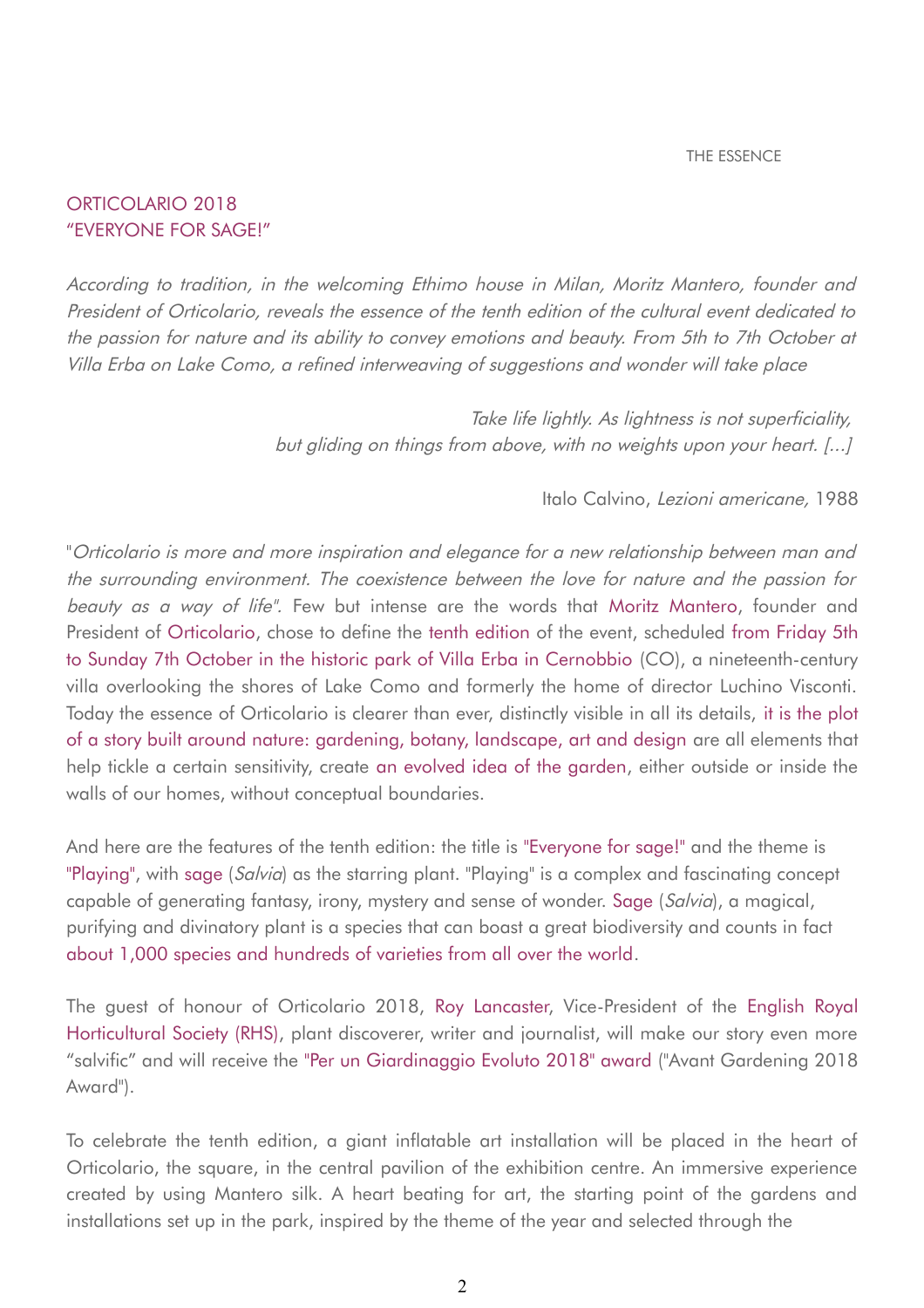#### THE ESSENCE

International Competition "Creative Spaces". The jury will be composed of members of different nationalities and the winner will receive the "La foglia d'oro del Lago di Como" Award. As usual, the event will be enriched by a wide display of plants and flowers (including unusual and collectible plants), proposed by selected national and international nurserymen, and also by artistic craftsmanship, art and design installations (in particular the "DehOr. Design your horizon" project, exhibition and relaxation areas created by designers). Over time, the programme of the cultural meetings and the educational and creative workshops for children considerably expanded, making Orticolario the main event dedicated to the culture of beauty.

Detailed information on the proposals and initiatives of Orticolario 2018 can be found on the constantly updated website: http://eng.orticolario.it/category/visitors/

We finally remind you that Orticolario has an environmental and social value: since the first edition, during the three-day event, funds will be raised and donated to Larian associations involved in social issues and which contributed to the realization of the event.

Orticolario 2018 is implemented with the support of Mantero Seta and the contribution of Elmec Solar and Ethimo, and has an agreement with FAI - Fondo Ambiente Italiano and the Touring Club Italiano.

ORTICOLARIO IN NUMBERS 30,000 expected visitors 25% of visitors at their first visit 270 exhibitors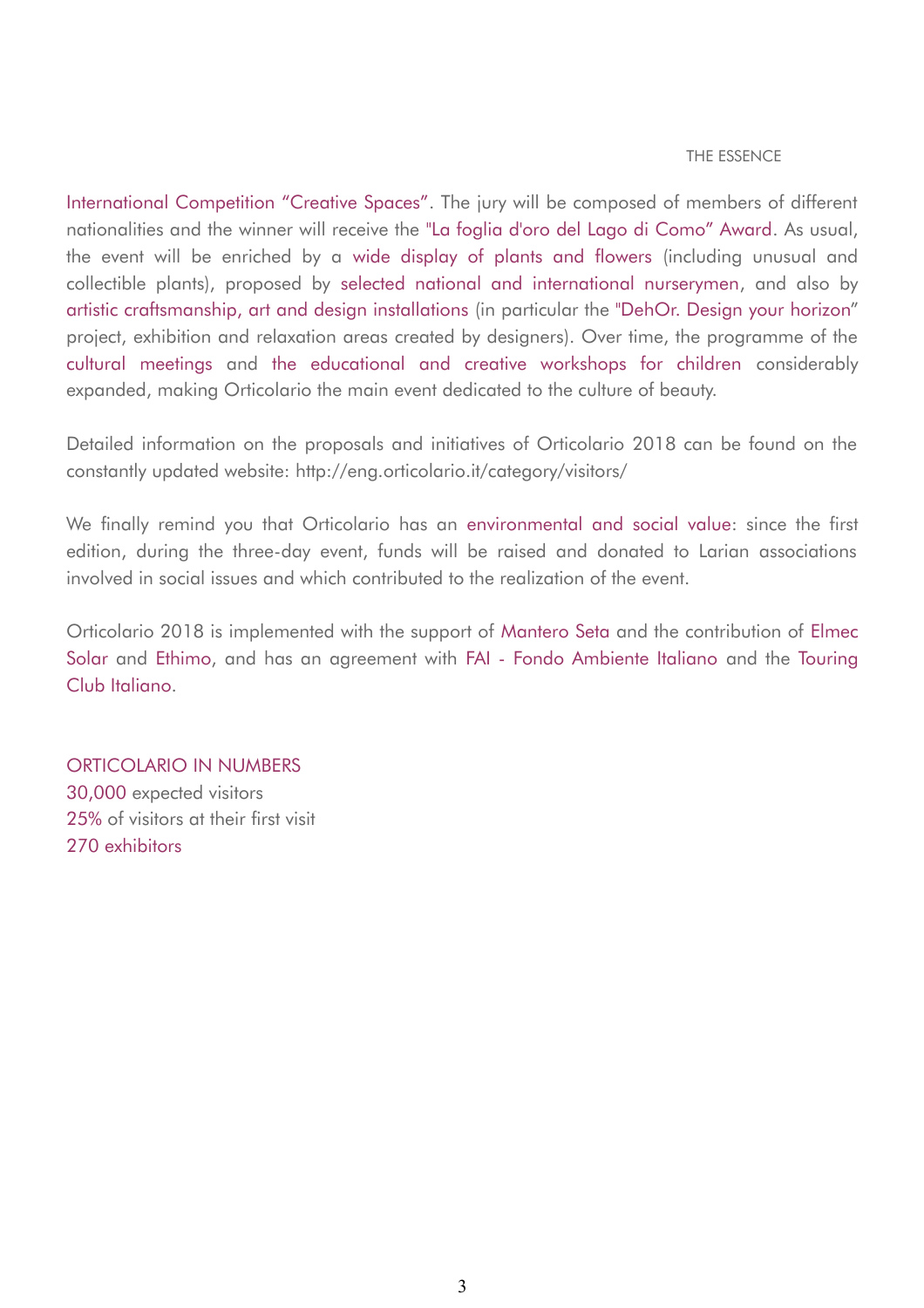## ROY LANCASTER, STORIES OF PLANTS

"Gardeners are the happiest people – explained Roy Lancaster with a smile in the interview during which he presented his book My life with plants – All they need is a packet of seeds and patience. The whole world can blossom in their hands, from a bean to a tree".

The guest of honour at Orticolario 2018 will be Roy Lancaster: "A true discoverer, a plant seeker who, with his research, has modified the appearance of contemporary gardens. As Moritz Mantero remarks - with his work, Lancaster has been able to hand down a passion, daily motivating many people to increase their knowledge about plants".

On Friday 5th October, in the morning, he will receive the "Per un Giardinaggio Evoluto 2018" award ("Avant Gardening 2018 Award"), created by Francesco Mazzola of FDM F.lli Mazzola, which last year was awarded to the French landscaper, writer and agronomist Gilles Clément. The award will be given to him by Gianfranco Giustina, curator of the gardens of the Borromean Islands and one of the most famous gardener in the world. In the afternoon Lancaster will participate in a meeting at Spazio Gardenia presented by Moritz Mantero.

Roy Lancaster and Orticolario 2018 will celebrate the beauty of the passion for plants.

#### BIOGRAPHICAL NOTES

An English leading plant expert, Lancaster is a gentle man, a thinker, a prolific writer and journalist. A universally recognized and appreciated master. His first memory of plants refers to the dahlias, the chrysanthemums and the roses grown by his father in his childhood garden. His passion blossomed later, by chance, during adolescence.

A curious gardener, he travelled the world searching for plants. He searched for them (and found them!) in England, where he was born in 1937, as well as in Malaysia during his military service or in Nepal during a botanical expedition. First curator of Hillier Arboretum (now Sir Harold Hillier Gardens, in Hampshire), Roy Lancaster also explained and talked about plants in a way that was accessible to the general public and has been the star of many memorable BBC television and radio programmes. His expeditions in search of plants have been well documented in his numerous books, which trained and inspired generations of gardeners.

Roy Lancaster received numerous awards for his contribution to horticulture, including the Veitch Memorial Medal in 1972 and the prestigious Victoria Medal of Honour in 1989, as well as two of the most important honours in the UK, namely the title of Officer (OBE - Officer of the Order of the British Empire) in 1999 and of Commander (CBE, Commander of the Order of the British Empire) in 2014. Finally, he holds important roles in the botanical world, including that of Vice President of RHS, the UK Royal Horticultural Society.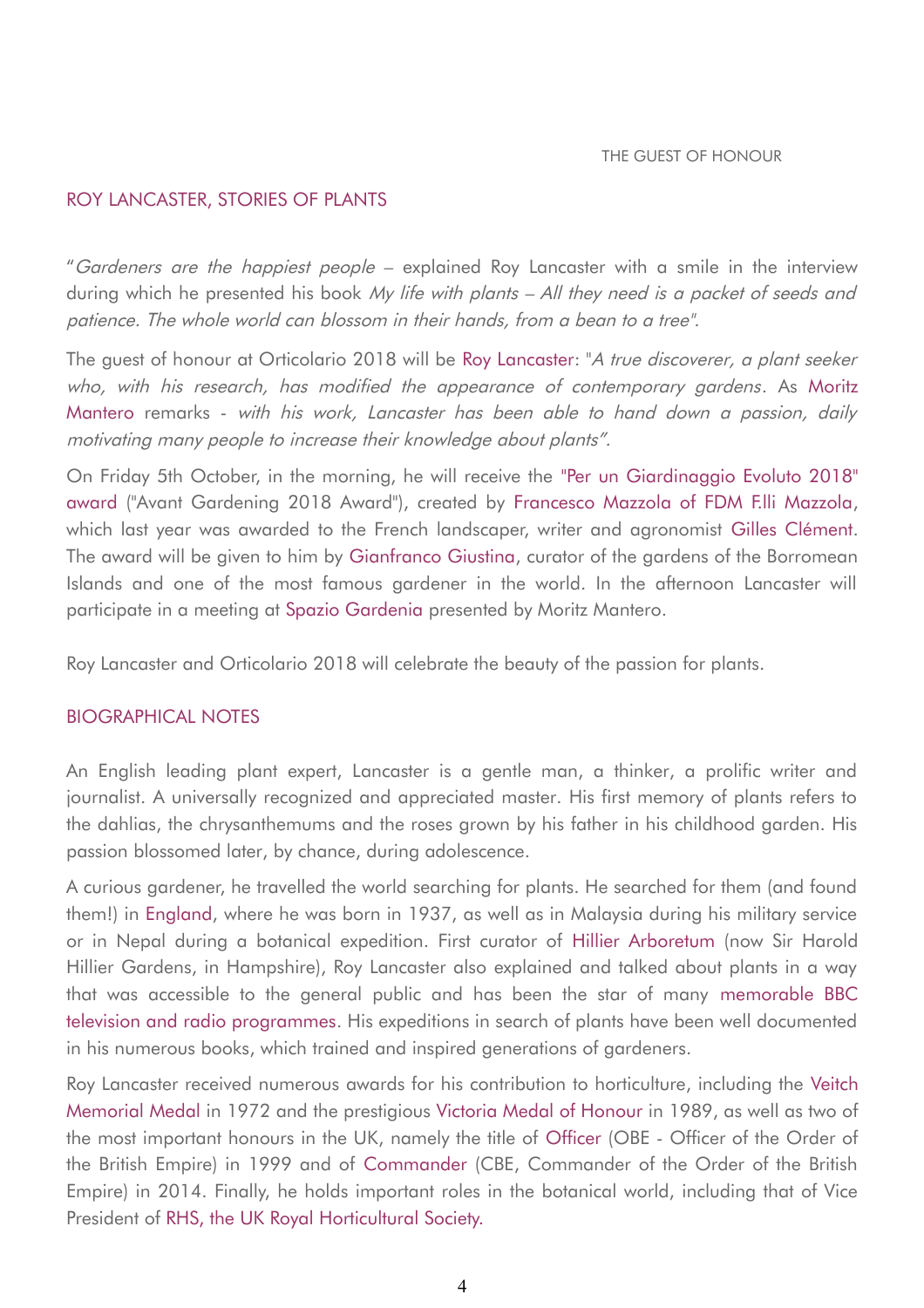#### THE GUEST OF HONOUR

His infinite knowledge, his introductions of plants that subsequently became popular, and the continuous curiosity for nature make him a stimulating figure for gardeners and young horticulturists. And when he is asked about his greatest success, he answers: "I encouraged young people".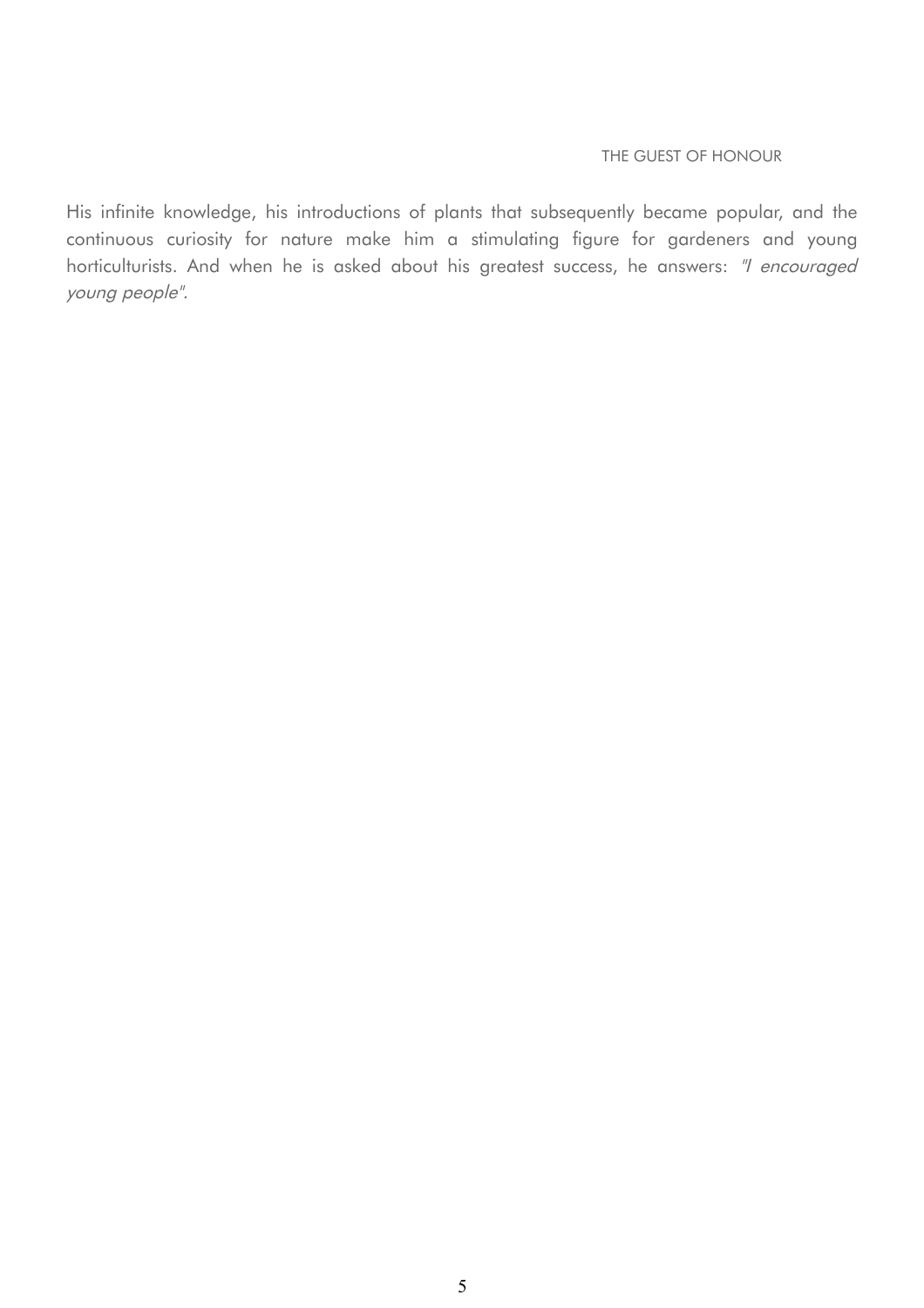# GARDENS AND INSTALLATIONS IN THE PARK PLAYING IS A SERIOUS MATTER

"You can deny, if you like, nearly all abstractions: justice, beauty, truth, goodness, mind, God. You can deny seriousness, but not play". This is what the Dutch historian Johan Huizinga wrote in 1938 in his famous essay *Homo Ludens.* "Playing", the theme of Orticolario 2018, tickled the fancy of the participants in the International Competition "Creative Spaces" for the design and creation of gardens and artistic installations. The eight finalists were evaluated by the Awarding Commission among numerous proposals sent by architects, designers, landscapers, artists, gardeners and nurserymen from all over Italy and Europe. Eight "fantasists" who will literally play the game realizing their own project in the park and competing for the "La Foglia d'oro del Lago di Como" Award, a vase sculpture made exclusively by Gino Seguso of the historic Vetreria Artistica Archimede Seguso of Murano (VE), currently exhibited at Villa Carlotta (Tremezzina, CO). In 2017 the designer Roberto Landello won the prize with the Spazio Garden Lignano "Ciclicità lunare" (Lunar Cyclicity).

These are original and innovative, liveable and usable spaces, where you can also have fun. New ideas for gardens and artistic installations, which while respecting the *genius loci*, will offer a different relationship to nature and to others.

## THE SELECTED PROJECTS

## 1. "spLaYce ship"

Designed and made by Miro Colzani. Paina di Giussano (MB) . mircocolzani.com

A sea of ornamental grasses and perennials surrounds a sinuous "living tunnel", from which a dome of intertwined branches emerges, accessible from two circular labyrinths. And then the wireless telephones that allow the visitors to talk to each other from different points.

## 2. Spazio Fratelli Leonelli Manutenzione e cura del Paesaggio "Good Vibrations..."

Project by Stefania Pluchino . Castelletto Sopra Ticino (NO) . fratellileonelli.it

An interaction between space, instruments and the visitor, who plays with mysterious drums from which "good vibrations" come out. The craftsmanship of the sculptor, Marcello Corrà, gives lightness to the solidity of the iron perfectly integrating with the vaporousness of the grasses and the autumnal herbaceous perennials. And then Anemones, Aster, Buxus and Salvia jamensis. A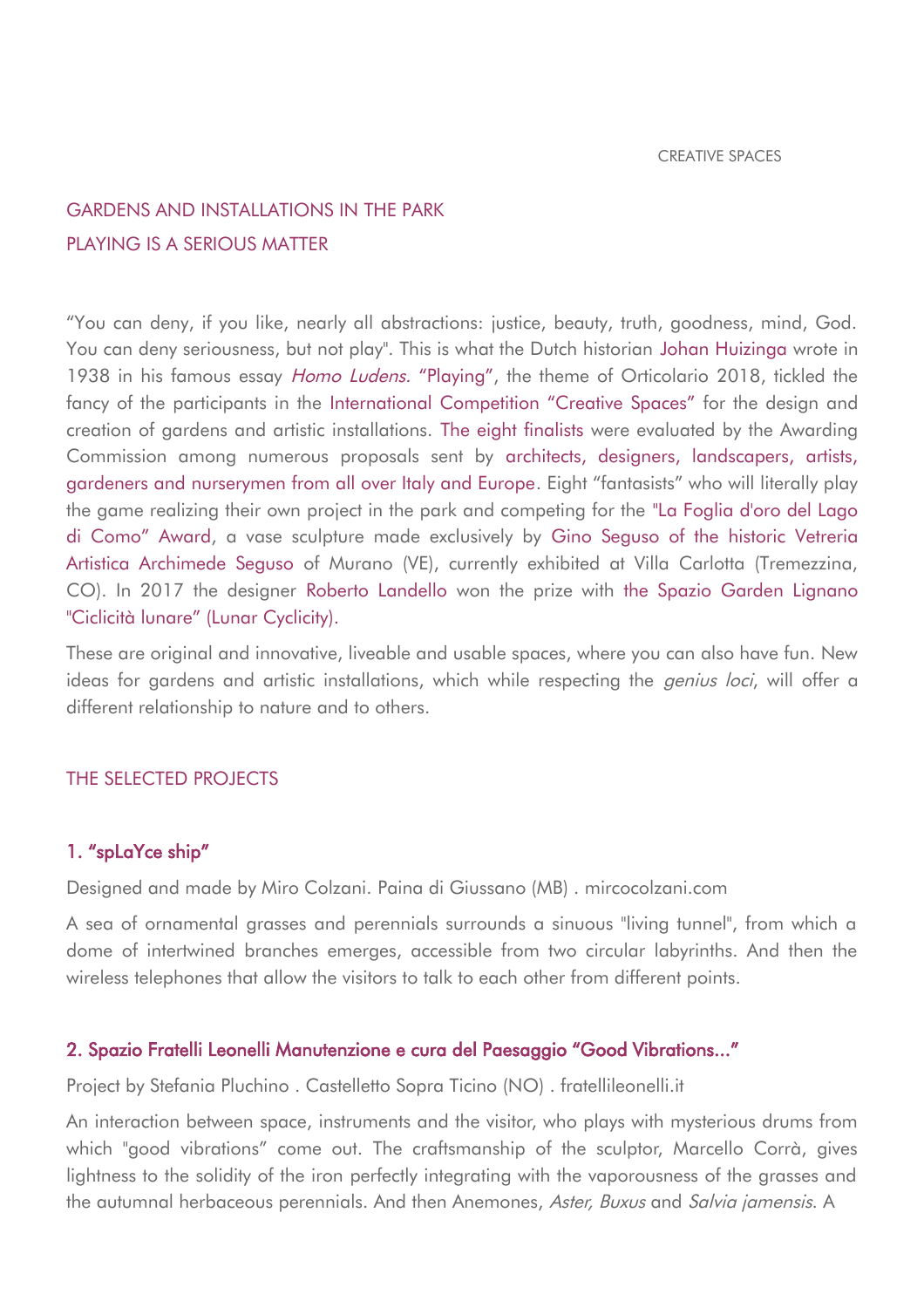path ending in a rest area from where to contemplate the park.

### 3. Spazio Vivai Piante Battistini "Meet me halfway"

Project by Andrea Camassa. Bologna . FB: Andrea Camassa

The project metaphorically tells the spiral of life, its contradictions and difficulties, oscillations and beauty. A life worth living while playing in good company and sharing. The uphill path can be walked on both sides and is marked by frames meeting on a two-seater swing.

# 4. Spazio Associazione Animum Ludendo Coles "Chi semina gioco raccoglie un animo fiorente e rigoglioso" (Those who sow the plays, reap a strong and blooming soul)

Project by Furio Ferri. Lodi. ludendo.it

A "salvific" path along which you go beyond the fascinating web of virtual reality, led by the most natural instinct of the human being: playing a free, costless and inclusive game.

Having a direct and real experience with the traditional games that are carved in stone, discovering the scents and colours of the sages and aromatic herbs, in the harmonic sounds of nature.

## 5. Spazio Green Passion "La Topitta"

Project by Leonardo Magatti. Cernobbio (CO) . green-passion.jimdosite.com

An intuitive garden, where plants are the main characters of a pleasant and controlled disorder. The "Topitta" is a small house, a refuge in the woods, the result of pure imagination made by using reclaimed wood planks. The atmosphere is fabulous, the style is harmonious among Verbena, sages, Achillea, Gaura, Aster, Veronica, Anemone, Echinacea, Cleome and natural flowering meadow seeds.

### 6. "Il gioco è il tempo" (Play is time)

Designed and made by MetalliFilati. Cremona . metallifilati.com paolomezzadri.com

It is made with very light metal structures reminding us of the suggestions experienced when we played with coloured "sticks" to create fantastic castles and impossible bridges. And when the pieces collapsed? The infinite desire to try again and to risk infinite worlds with unconscious creativity was unleashed. Yielding to the play and rediscovering spirit and moments.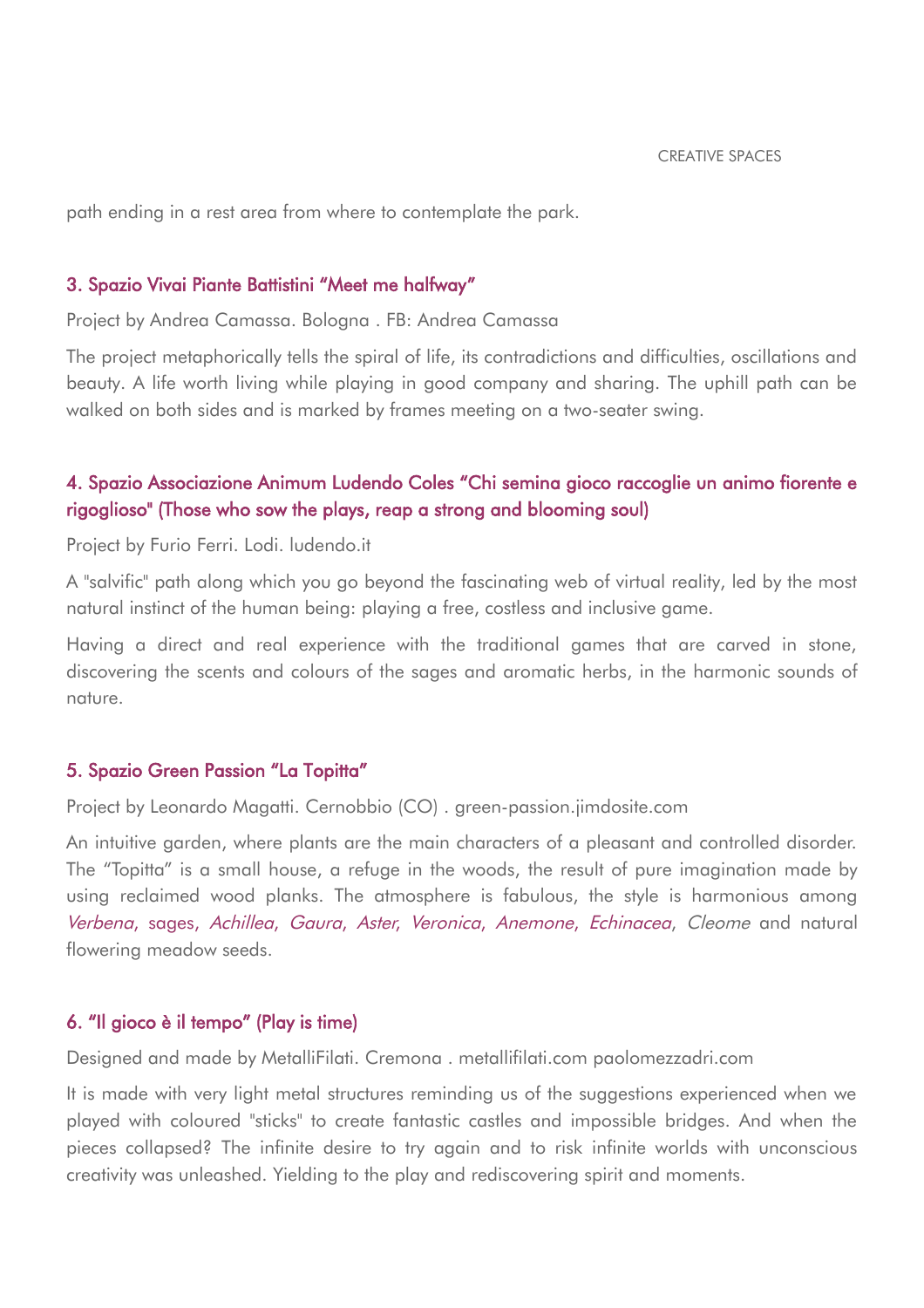## 7. Spazio Figli dei Fiori "Castelli di salvia" (Sage castles)

Designed and made by CIRIBÌ. Como . figlideifiori.com

The soap bubbles (polycarbonate spheres), blown by a fairytale character (wire mesh), push the sage towards the sky, then lay it on a carpet of leaves. Some bubbles contain a large sage leaf made of interweaving fabrics. Others, as if in a spell, turn into living plants. A habitat suspended between earth and sky, where the salvific power of sage strengthens and soothes the spirit.

## 8. Spazio Jolly PVC "V. Rubik, l'orto modulare" (The modular vegetable garden)

Project by Marco Bellotti. Traona (SO) . marcobellotti.com

Previewed at Orticolario 2018, this project creates snap-fit modular units made of recyclable and wear resistant PVC that can be chromatically customized. The area dedicated to the garden with sage *(Salvia)*, chairs and floral arrangements, alternates with the lounge area for a relaxing view on the lake.

In addition to "La Foglia d'oro del Lago di Como" Award, the jury will award other prizes: the "Experience Award" for a space that tells, communicates and moves; the "Art Award" for a space where art and nature coexist in balance and where different languages are effectively synthesized; the "Great Italian Gardens Award" for a space of lights and shapes that communicates tradition and innovation; the "Footprint Award" award for the innovation of materials and the eco-sustainability; the "Villa d'Este Award" where style and elegance combine in a timeless tradition; the "Visitors'choice Award" for the garden or the artistic installation voted by the public and finally the "Villa Carlotta Award" to promote art in the garden.

The awards for the 2018 Creative Spaces, with the exception of the "Visitors' choice Award" and the "Villa Carlotta Award", are ceramic sculptures signed by "Le Terre della Torre", designed and produced exclusively for Orticolario.

This year the "Gardenia per Orticolario Award" was introduced, dedicated to the Creative Space as well as to the nursery, exhibitor or installation regarded as "memorable".

The awards ceremony will be held on Friday 5th October at 2.00 pm at the Gazebo in the park. Finally, may we remind you that Orticolario will reward not only the Creative Spaces, but also the exhibitors.

For detailed information on the Creative Spaces and all the prizes, please visit our website eng.orticolario.it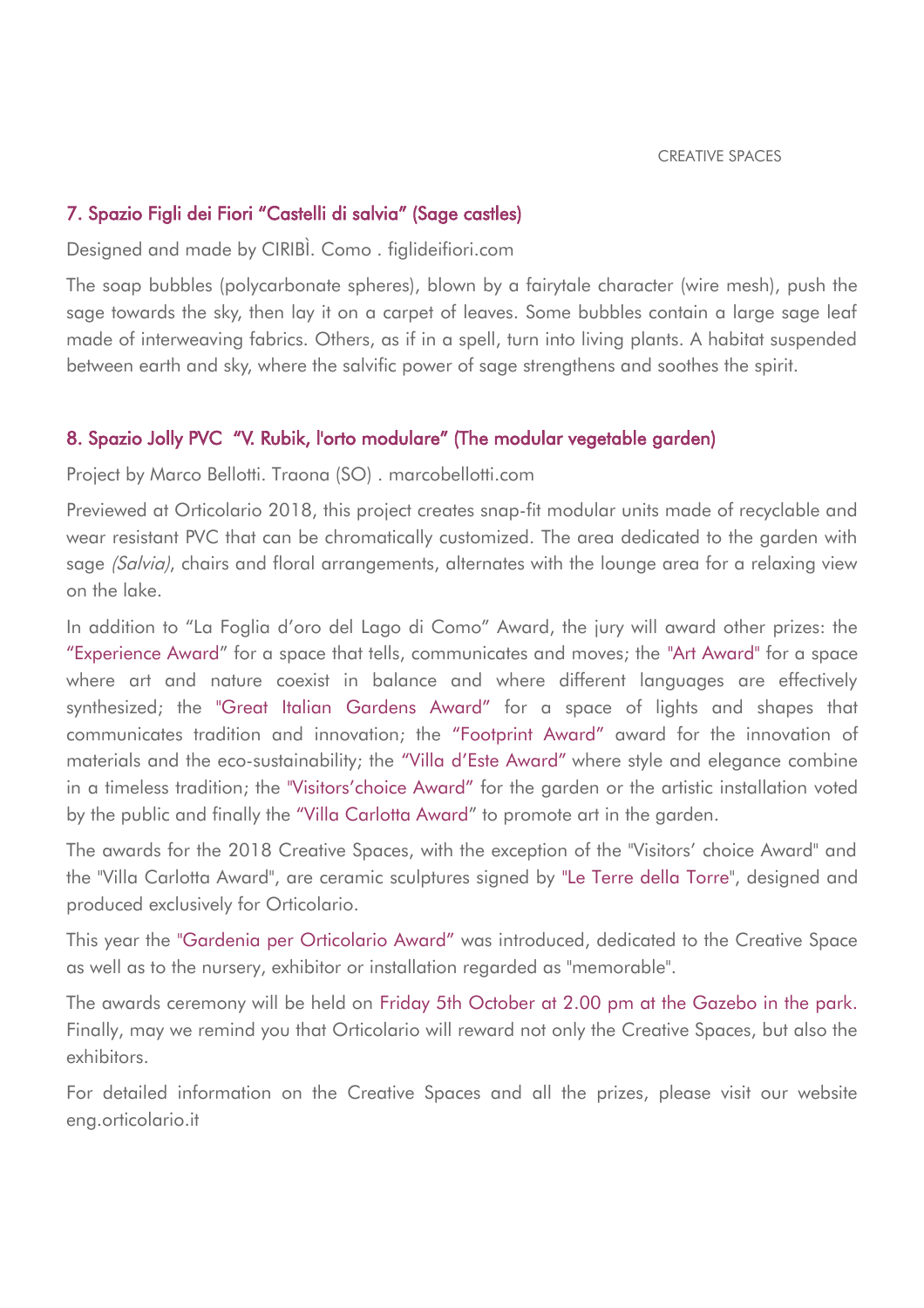## THE INFECTION OF INSPIRATION

How could we best celebrate the tenth edition? Putting art at the heart of it. Metaphorically and not. "For Orticolario, art has always represented an important part of its essence, which just comes from the way of conceiving the garden, creating by taking inspiration from nature explains the curator Anna Rapisarda - Art that, thanks to nature, is inextricably intertwined with one of the distinctive signs of our territory, silk".

And it will be widespread art in Orticolario, from the Central pavilion to the Park, up to the Cinesalotto in the dungeons of Villa Antica that will open exclusively for us.

### IN THE CENTRAL PAVILION WITH "OOOMM" BY SOB STEFANO OGLIARI BADESSI

The Central pavilion is the heart of Orticolario, where the event begins and where visitors pass to reach the various areas of the park and the exhibition centre. This year's great news is that, for the first time, it will not be animated by plants, but by a giant work of art, which will dominate the space, attract the visitors and literally envelop them.

"ooomm" by S.O.B. Stefano Ogliari Badessi (stefanoogliaribadessi.com) will be entirely made using Mantero signed silk (mantero.com). A monumental, inflatable and immersive installation that, playing with light, transparency, shape and colour, will create a new perspective in sculpture: in fact, the visitors entering the work of art will be completely surrounded by it.

"Installations become interactive and immersive. The work of art has not only come down from the pedestal but is physically accessible. It is all around you, above you and under your feet. Sensations multiply and open new cognitive doors. Colours become even more valuable and stimulate the imagination and the synapses - explains the artist, Stefano Ogliari Badessi - Why silk? It is a very noble and ancient material whose manufacture is deeply linked to the Como area. It can be considered a representative material of the territory".

The silk logical line is nonetheless projected eastwards, where the technical traditions of silk spinning and silkworms breeding originate. The installation tries to speak to a different mental level, where you are not guided by the facts but by the emotions to which you let yourselves go. "I like the reference to Buddha not from the religious point of view, but rather for the spiritual state of meditation where the less one thinks, the less one reasons, the less words one uses, the more the mind can travel far. In my opinion, this is making art", concludes Stefano.

"ooomm" is a tribute to the "silkiness" of the Larian territory inviting you to yield to your emotions.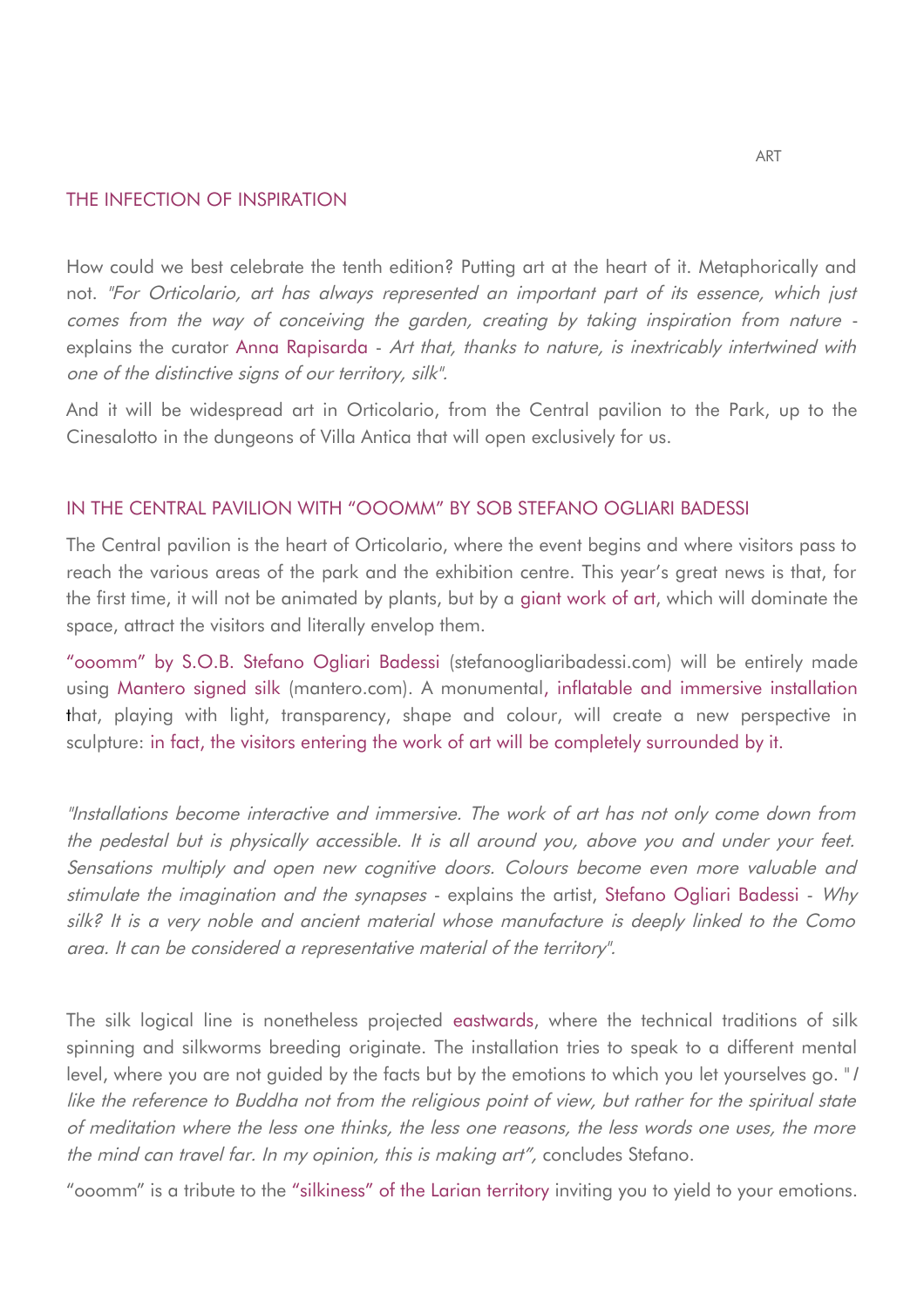A long thread that goes along the Silk Road and arrives at Villa Erba.

And here is the intertwining of Mantero Seta, Orticolario and Art, which without nature would have never happened.

Claudia Ferretti and Alessandro Pedretti created a sound environment specifically for "ooomm", which will envelop the entire central pavilion. It consists of four movements linked to each other and inspired by silk and play, as knowledge of one's senses and a moment of transition and inner discovery, and by nature and its importance within a growth path.

The physical passage from inside to outside the work inspires a sound path leading to a suspended atmosphere. The sensory experience becomes a guide to meditation and selfknowledge.

## IN CINESALOTTO WITH THE "PICCOLA BOTTEGA DEGLI EROI" BY FOTO MARVELLINI

The series of portraits of fantastic heroes, made by the collective Foto Marvellini, joins the refined "playing" theme. The exhibition includes items from "La Piccola Bottega degli Eroi", an imaginary laboratory of Milanese photographers and graphic artists from an imagined past. These works are attributable to an indefinite period of time, because they are made by mixing the taste of past ages with the themes of the most Pop contemporary. Illusory images that become real to the visitor's eyes thanks to the authors' imagination, technique and research. Sometimes ironic, sometimes troubling, yet always refined.

The vintage setting of the Cinesalotto, in the dungeons of Villa Antica, is perfect for enjoying the Marvellini characters and their fantastic stories.

fotomarvellini.com

# IN THE PARK, LAGHETTO DELLE CARPE, GALP - GALLERIA LA PERLA PRESENTS "SUPERHEROES SERIES" BY SILVIA TRAPPA

The theme of childhood as a metaphor of life: a constant state of growth in which, to overcome doubts and fears, sometimes we have to be the superheroes of ourselves. An installation with the sculptures "I wanna be a superhero" and, as a preview, "Super Red".

galleria-galp.it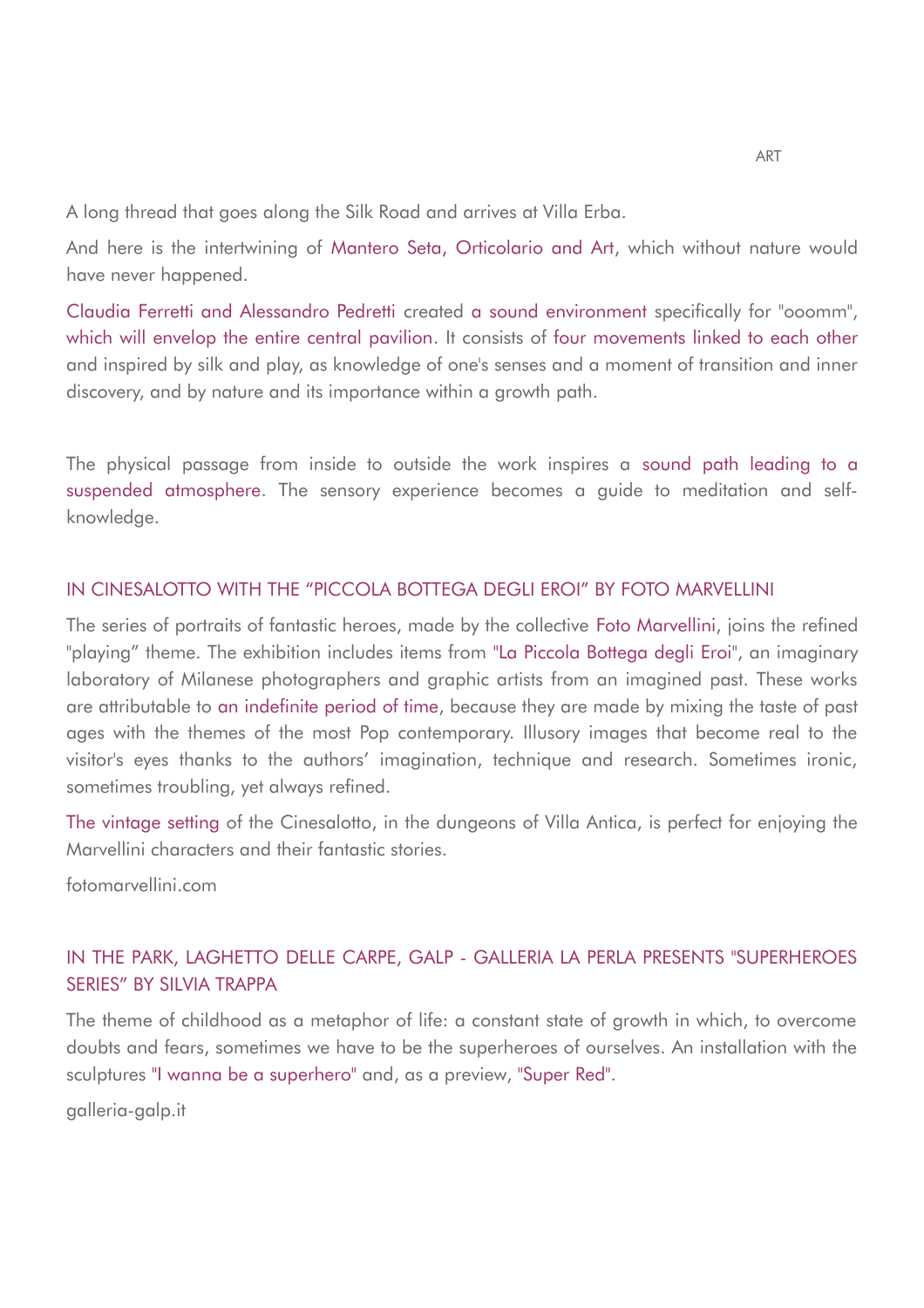# IN LARIO WING, SERRA PLATANI WITH "SALVIA IMMORTALIS" BY STÉPHANE CASALI AND PHILIPPE CLAUDEL WITHIN THE COLLECTION OF AROMATIC SAGES IN THE PROJECT BY BARBARA NEGRETTI

Usually Stéphane Casali takes pictures, Philippe Claudel takes pictures and creates masks with vegetables, Barbara Negretti designs and creates gardens ... For Orticolario 2018 they chose to meet around sage and mix their experiences. So Philippe created sage masks, flowers, seeds, roots coming to life on dancers, bodies, nudes ... Stéphane caught the moment of the fusion in a photograph: the sage is on the bodies and its soul invades them, so much so that they will carry its trace, forever. Barbara created the setting for the meeting: masks and photographs populate Serra Platani with a collection of aromatic sages having intense aromas and colours. The style is bohemian, between old velvets and furnishings. A relaxed and sociable place where you can dedicate time to the pleasure of art and nature.

casali.photo | philippe-h-claudel.fr | barbaranegretti.it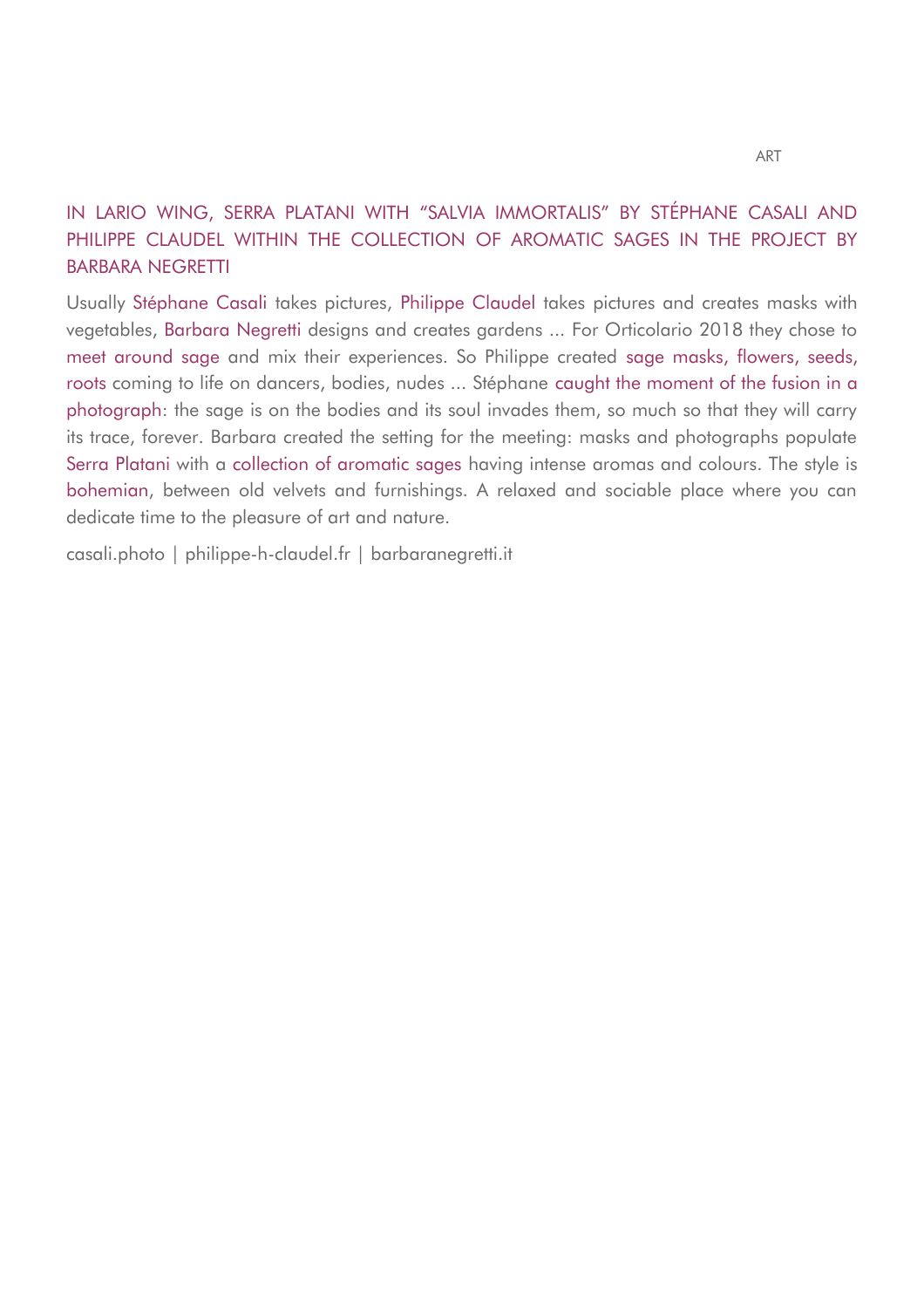#### SAGE AND SOUND

Much has been done, said and cultivated during the previous Orticolario editions. In fact, over the years, various species have been promoted, from the Asters to the Hydrangeas, from the Dahlias to the Anemones, with the aim of spreading the green culture and letting visitors discover the richness of the selected species and their multiple uses. The plant chosen to celebrate Orticolario's tenth edition is sage (*Salvia*). A choice that for the first time involves an entire genus. As well as many other genera belonging to the Lamiaceae family, sages comprise many species, depending on the growth area, and show simple characteristics and a great adaptability. The great varietal richness makes this plant appreciated by many peoples. Blossoming sages can be found in the pre-alpine meadows as well as in the grassy and dry areas of the Mediterranean coasts. A rich genus that, from Brazil to the American prairies, from Malta to England, from the Middle East to Japan, whether spontaneous or cultivated, has become part of all the gardens: from the aromatic ones to the most modern ones. A true passion for collectors, who cultivate herbaceous as well as shrub sages, with brown flowers such as *Salvia africana-lutea*, resistant to saltiness, and *Salvia dominica*, a spontaneous herbaceous plant from the Middle East with bright white flowers. It is said that the features of the inflorescence of this Sage are at the origins of the form of the Jewish candlestick.

With the aim of showing, in an ideal tour of the world, many of the species that make up the genus Salvia, Orticolario involved public and private organizations able to support this ambitious project. This is how the "Salvia per Orticolario 2018" collection was born.

Sages were chosen to promote this beautiful genus that in Italy is known by the general public especially because of its aromatic value. Many varieties of *Salvia officinalis* (common sage) will be shown; in addition to the food and aromatic value, it also has a great ornamental value, with leaves of different colours and fragrances. The story of Orticolario will range from Salvia hispanica, from which Chia seeds are obtained, to Salvia splendens (scarlet-flowered sage) that have been decorating the western gardens for hundreds of years. Some botanical curiosities will also be shown, such as the *Salvia apiana* (bee sage) used by American shamans to get rid of evil spirits or negative energy. A wide and energetic path that, for the first time, involves a national research institute such as CREA (Council for Agricultural Research and Agricultural Economics Analysis), a large company that produces young plants such as Florensis and a keen grower like Daniele Spinelli of Green Service, a young and lively Lombard company that, thanks to Daniele's great passion and professionalism, is establishing itself in the perennial plants sector.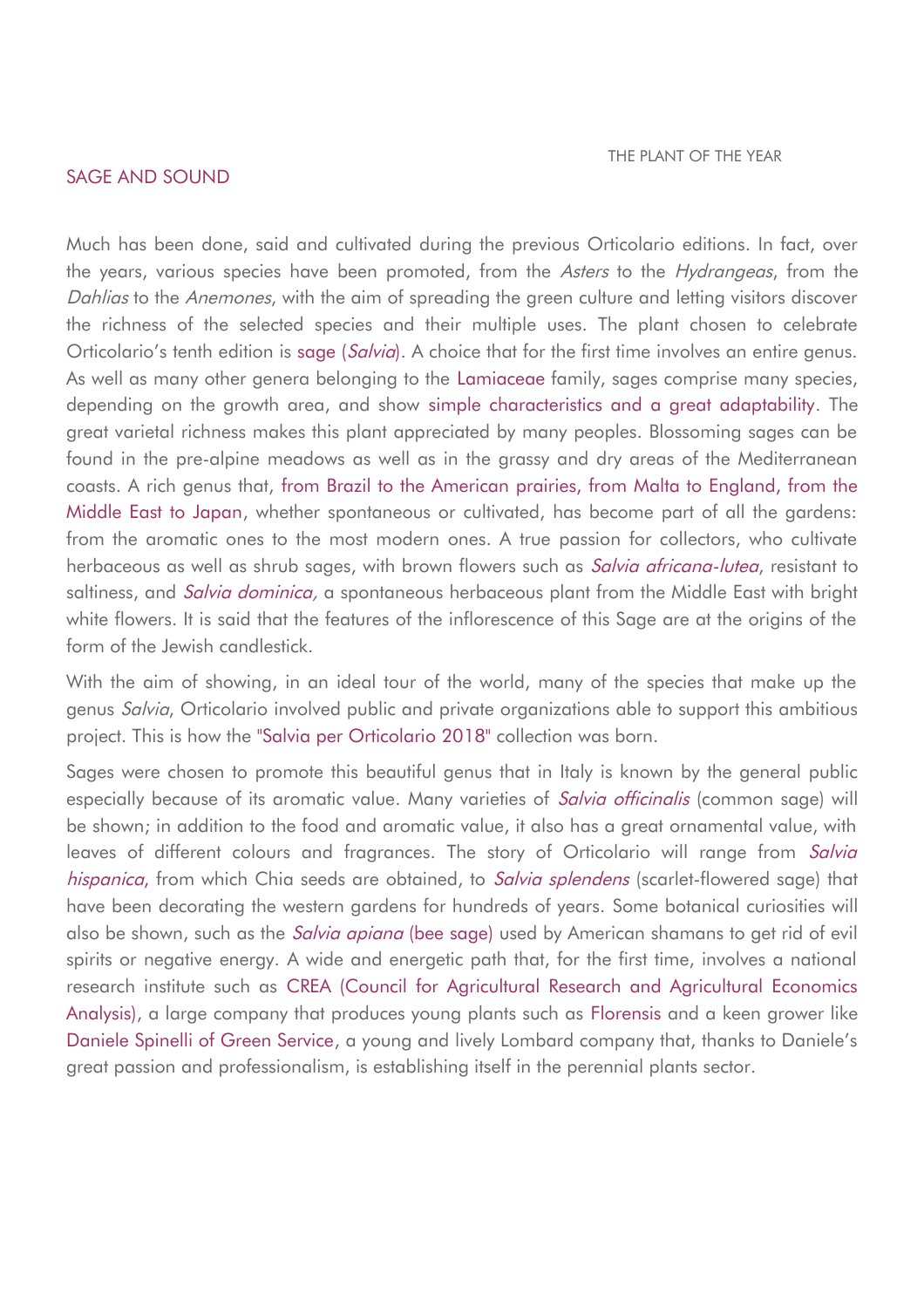## ORTICOLARIOS' "SALVIFIC" AREAS

## **CREA**

Orticolario and CREA from Sanremo signed an agreement whereby the collection gathered and managed by Dr. Claudio Cervelli will be exhibited during the event. Also through his numerous technical and popular publications, including his book Salvie: caratteristiche, usi e coltivazione, (Sages: characteristics, uses and cultivation), Cervelli continues to work towards preserving and enhancing a unique and exclusive collection of species and varieties. Unique in its richness of elements, the CREA collection was made available to Orticolario, which divided the research into two main areas: the tropical sages and the more or less rustic ones in the Mediterranean climate. The tropical varieties will be exhibited inside the spectacular Serra Platani, while the Mediterranean varieties will enliven the flowerbeds of the park of Villa Erba.

The two collections will give the fitting tribute to sages, to their fragrance and many colours, showing the richness of a genus and the long research and collection work.

The collection also includes many species used for centuries for medicinal purposes in various parts of the world. Many sages have aromatic leaves, with fruity, balsamic and bitter shades; the scent is due to the essential oils contained in the glands in the leaves and in the young stems. The antimicrobial properties of these oils have been known for a long time and have been exploited in herbal remedies and medicines over the millennia.

## Among the sages of CREA at Orticolario:

Salvia leucophylla, a collector's pearl from Baja California, featuring a pure aromatic green and rosy inflorescences; Salvia dolomitica, a vigorous, fast-growing and very aromatic shrub with silvery leaves and an intense balsamic scent; Salvia buchananii (Buchanan's sage), probably of Mexican origin, with thin and herbaceous stems; Salvia madrensis (forsythia sage), a botanical rarity with a yellow flower that can reach up to 2m in a single year and produces curious inflorescences to 60cm in length.

## Florensis

A family-owned Dutch company founded in 1941, Florensis have a worldwide reputation as producers of young plants for professional plant growers (they produce over 900 million young seedlings and cuttings every year). The collection chosen for Orticolario is based on ornamental flowering species, such as the series of Salvia farinacea 'Sullyfun', Salvia nemorosa with a unique collection of 13 varieties belonging to the Sensation® selection and flower bed sages, such as the splendens and superba and the beautiful sages of the Wish selection, which have already been proudly displayed during Orticolario 2017. The collection of aromatic sages is also rich and includes Salvia officinalis and Salvia elegans Pineapple (pineapple-scented sage). The Florensis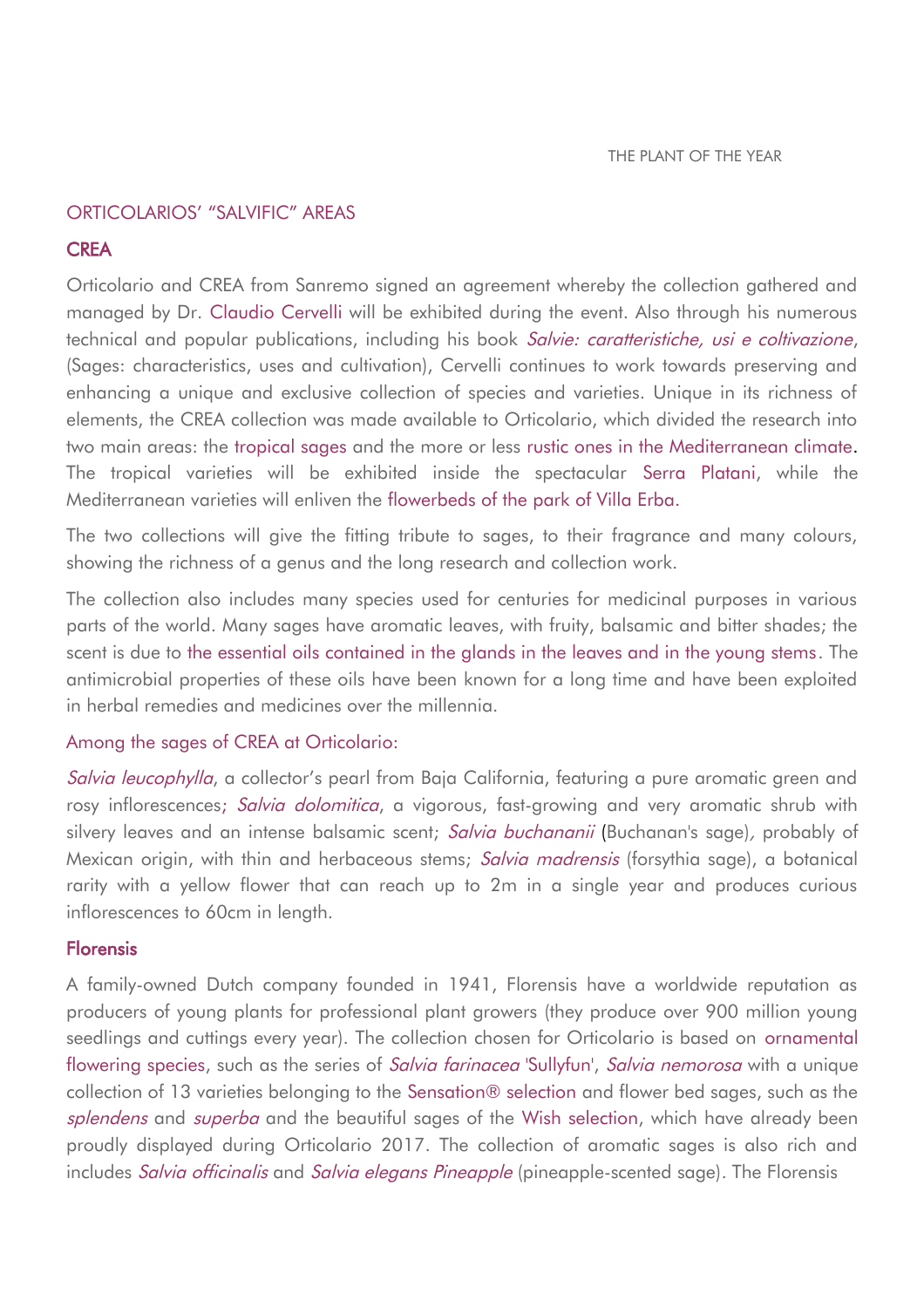collection has been cultivated by Pironi Floricoltura in Vertemate con Minoprio (CO), who have been working with Orticolario for many years.

## Green Service

A great effort was also made by Daniele Spinelli's Green Service nursery, who for Orticolario has cultivated a particular selection of hybrids of sage called Wish. A unique selection and an Australian genetic line that aims at continuously providing new supporting elements to the Australian Make-A-Wish Foundation for children affected by rare diseases. His work has been that of gathering the varieties of this collection such as Ember's Wish™ and 'Wendy's Wish'. Averagely vigorous and very floriferous garden sages that extend their flowering period from late May to cold months.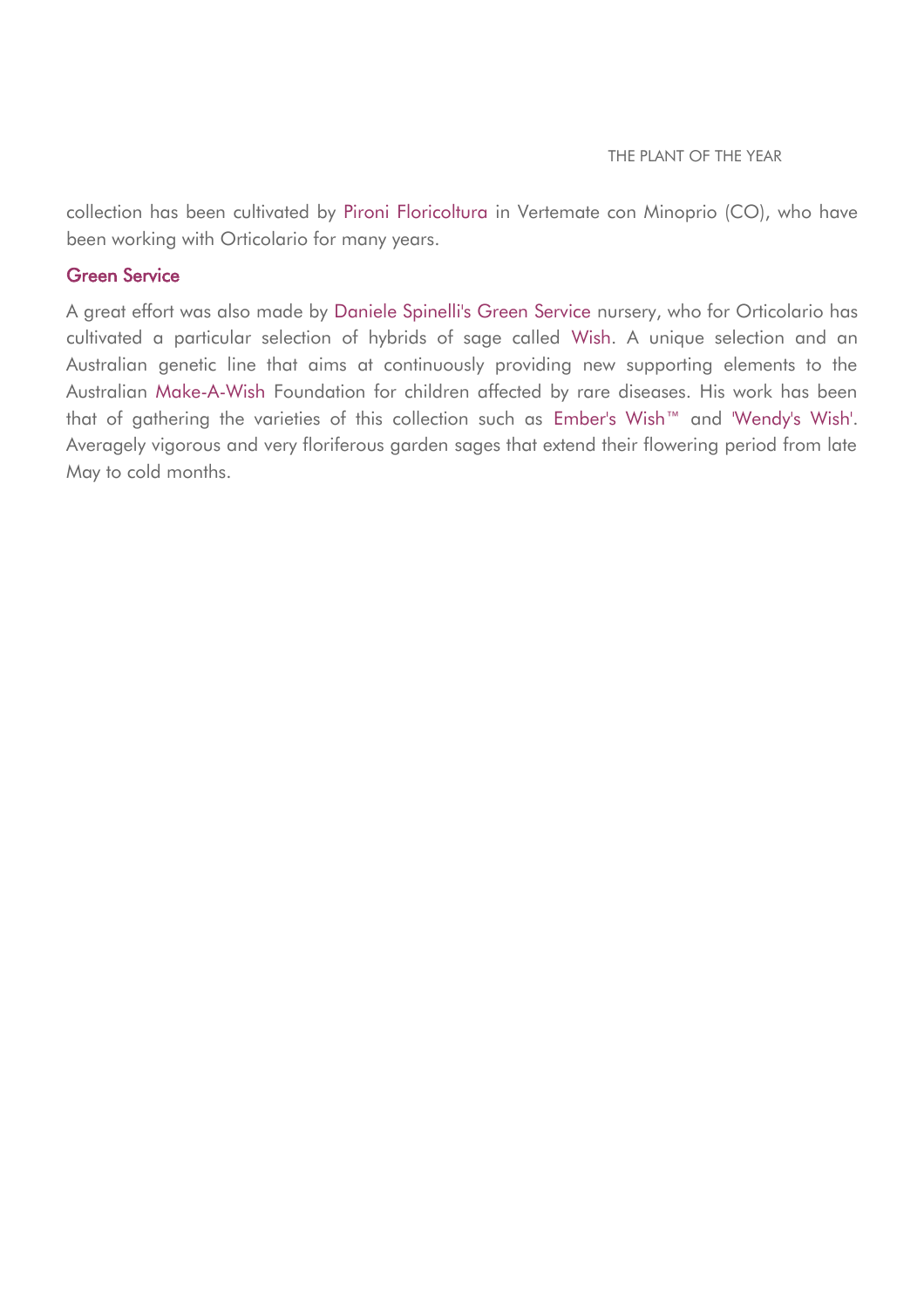### BEFORE THE UNEXPECTED

What is play, if not the amazement before the unexpected? Orticolario is a play and a surprise. And enchantment. The visitors will be amazed by the plays and the installations. In preparing this edition we let ourselves to be carried away by tales and stories, past and current emotions: the result is the Sorprese di Orticolario 2018 collection.

We will start from the Central hall in *Villa Antica, where the "Flotta Aerea", a precious wooden* model for a funfair open to the public, belonging to the Museum of the Royal Palace of Caserta (reggiadicaserta.beniculturali.it), will be exhibited exclusively at Orticolario.

Then we will go down in the dungeons of Villa Antica where we will be welcomed by the installation "I colori del buio, ad un passo da Ybor" (The colours of the dark, close to Ybor) by TiEvent (tievent.it), in which technology perfectly interacts with time, light, music and voice. After that we will move towards another jewel of the past: the sophisticated and enchanting water shows of Ninfeo in Villa Visconti Borromeo Litta (www.villalittalainate.it). In a magical setting inside the dungeons, participants in period costume will accompany you in a real journey among the most characteristic elements of Ninfeo: the "Atrio dei Quattro Venti" (Atrium of the Four Winds) and its water game, the arched water jets of the Fountain of Galatea, the "Gallina dalle uova d'oro" (The golden goose), the bathing Venus and the "Viale delle Romane" (The Romand boulevard) with its dancing water walls.

In Golfo Platani, there will be the most awaited surprise for the Como people as well as for all visitors. Lariosaurus is legend, history and reality. Among sightings, historical paintings and fossil findings, with "Sabbia tra le dita" (Sand between fingers) Massimo Caporali reinterprets in an artistic key this creature from the Como mythology.

The surprises will continue in the park, around the Gazebo a Lago that transforms itself and expands with the installation "Rimbambire. Tornare bambini" (Back to childhood) by Amalia Tarantola (ristorantetarantola.it), Laura Nelzi (IG: @lauranelzi) and Giorgio Schiavio (ilgiardinodeisemplici.biz). Emotions will be emphasized also by the installation "Sogno di una notte d'inizio autunno" (Early autumn's dream) by Studio Verde e Paesaggio by Carla Testori (www.ctstudioverde.it), who use sages to draw the labyrinth of the Chartres Cathedral. At the entrance to the Central pavilion, with its bizarre appearance and provocative name, "Giardino da sballo" (The high garden), (also by Carla Testori) is an invitation to reflect on the therapeutic use of cannabis. Together with cannabis, the Amazonian Acmella promises to be an elixir of youth. Finally, how can the game of the goose missing in the edition dedicated to "Playing"? The artist Julia Artico (juliaartico.it) proposes it, in the Park under the *Ginkgo biloba* in front of the lake, in a large interactive installation, highlighting its ancient symbolism.

But the surprises do not end here ...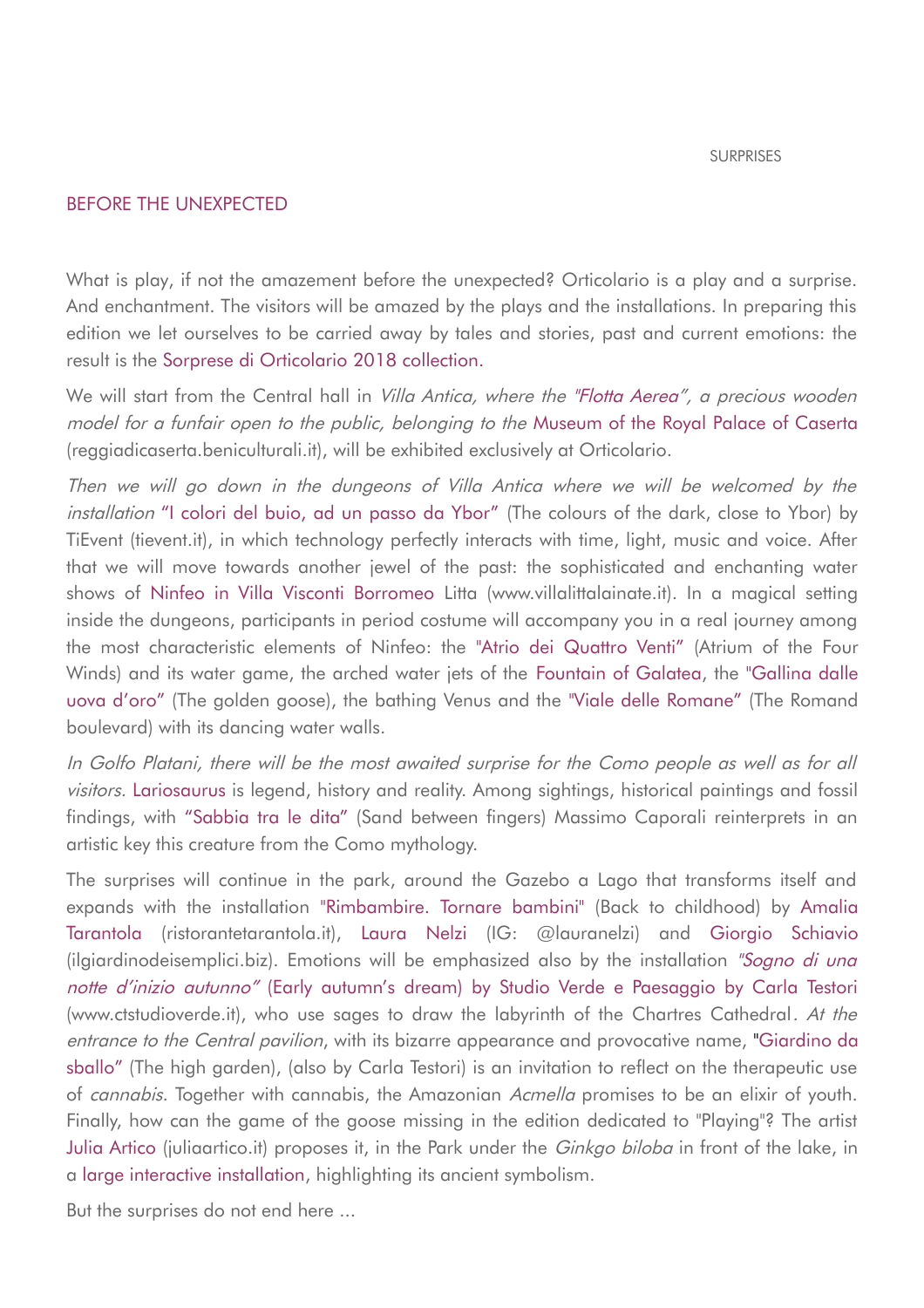#### DESIGN

### DEHOR – DESIGN YOUR HORIZON

Orticolario is also design, because Avant Gardening includes all the components of beauty, from plants to furnishings, objects and accessories. Starting from the last edition, the "DehOr Design your horizon" spaces made their debut: here design coexists with nature and the boundaries between inside and outside cancel each other out.

The project involves numerous designers and includes exhibition areas that become a real exhibition of ideas and suggestions. For a concept of garden which is increasingly universal and understood as a way of life.

#### IN CERNOBBIO WING

#### "Gioco d'Intrecci" (Intertwining play). Project by Ethimo in cooperation with UN pizzo

ethimo.com | unpizzo.it

Large rope handwoven walls create discreet transparencies, concealing iconic seats with a sophisticated now-you-see-it-now-you-don't effect. Intimate areas, where the intertwining process speaks of contemporary craftsmanship and folk art design. Among the comfort and functionality of the furnishings and the completely new material combinations.

# "Superfici, foglie e tessuti: omaggio all'Art Decò" (Surfaces, leaves and fabrics: a tribute to Art Deco). Project by Lariosaurus Design

#### lariosaurusdesign.com

The reinterpretation of sage in a view inspired by Art Deco.

Colours, leaves textures and plant varieties find a new expression in the decoration of surfaces, fabrics and installations. Cement, resins and yarns play with imagination and generate two different creative worlds: a dream space, where imagination dares and is free to express itself in different artistic languages as the first part of the creative process.

## "Fronde" (Foliages). Project by Gianmaria Aprile

#### sentimentoinatteso.tumblr.com | FB: Gianmaria DrCapricorn

Printing the leaves of a garden to make it eternal and immortal. And when some of them come from the park of Villa Erba, the play becomes special. Studying their botanical geometry to create forms in which even imperfections acquire a value and a meaning. To generate a unique and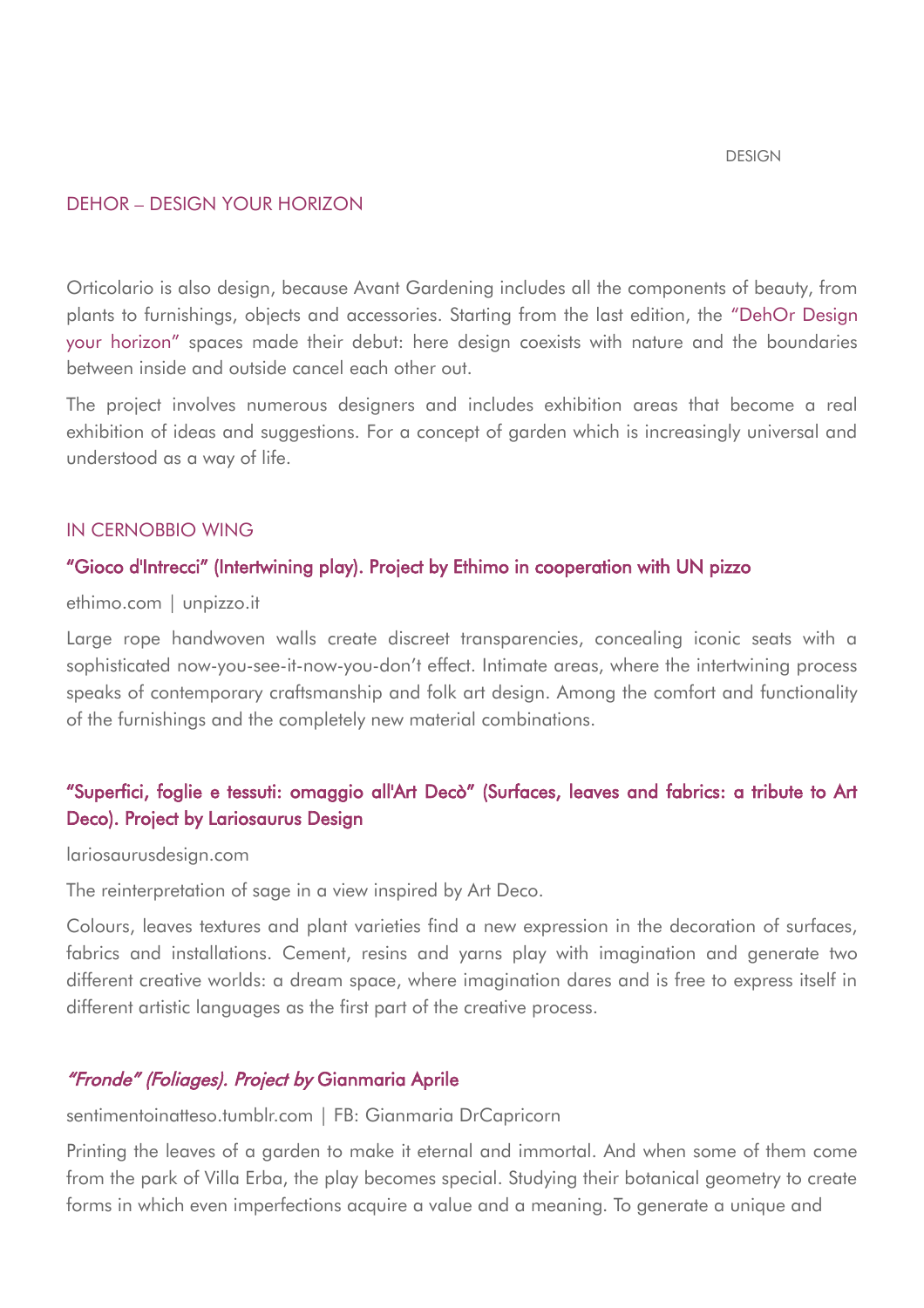unequaled print created with a personal technique inspired by the Japanese Mokuhanga.

## "Oltre" (Beyond) by FG Art and Design

#### fgartanddesign.com

Artistic solutions and design elements achieved through the continuous research and experimentation of new shapes and materials. The subtle limit between reality and imagination overcomes the appearance and the surface of things with plays of lights and reflections immersed in greenery, delimiting the space but breaking down their borders.

#### "SalviAmo". Project by Laura Mantegazza made by Martin Design

#### martin-design.it

A place of contemplation and imagination at the centre of which there is a planter tub filled with water: a pond surrounded by the sages in which the steel, aluminium, iron, and COR-TEN "fish to be saved" fell. In the simple and immediate forms that create space, a new functionality is searched for inside the contemporary garden.

#### IN LARIO WING

### "Junk Town". Project by Vittorio Peretto | Hortensia

### hortensia.it

A reflection on the use of resources, waste recycling and unscrupulous development.

Vittorio Peretto chose to surprise and proposes just a clue for this DehOr: darkness and light and darkness and light. Spying between warp and weft leads to discovering.

## "The Sage Temple" Project by OLO creative farm

#### olocreativefarm.com

After the success at the Journées des Plantes in spring, "The Sage Temple" presents itself at Orticolario 2018 in the autumn version. A temple with essential lines dedicated to the sacredness and magic of *sage*, which here lives in vertical gardens and invites you to listen to its voice (literally, thanks to the special sensors put on the roots and the leaves transforming the impulses of the plants into sounds, this being the result of the continuous research by Music of the Plants). Here are the sages contained in the installation: *Officinalis, Purpurea, Tricolor, Icterina*, all nurtured by Vigo Gerolamo.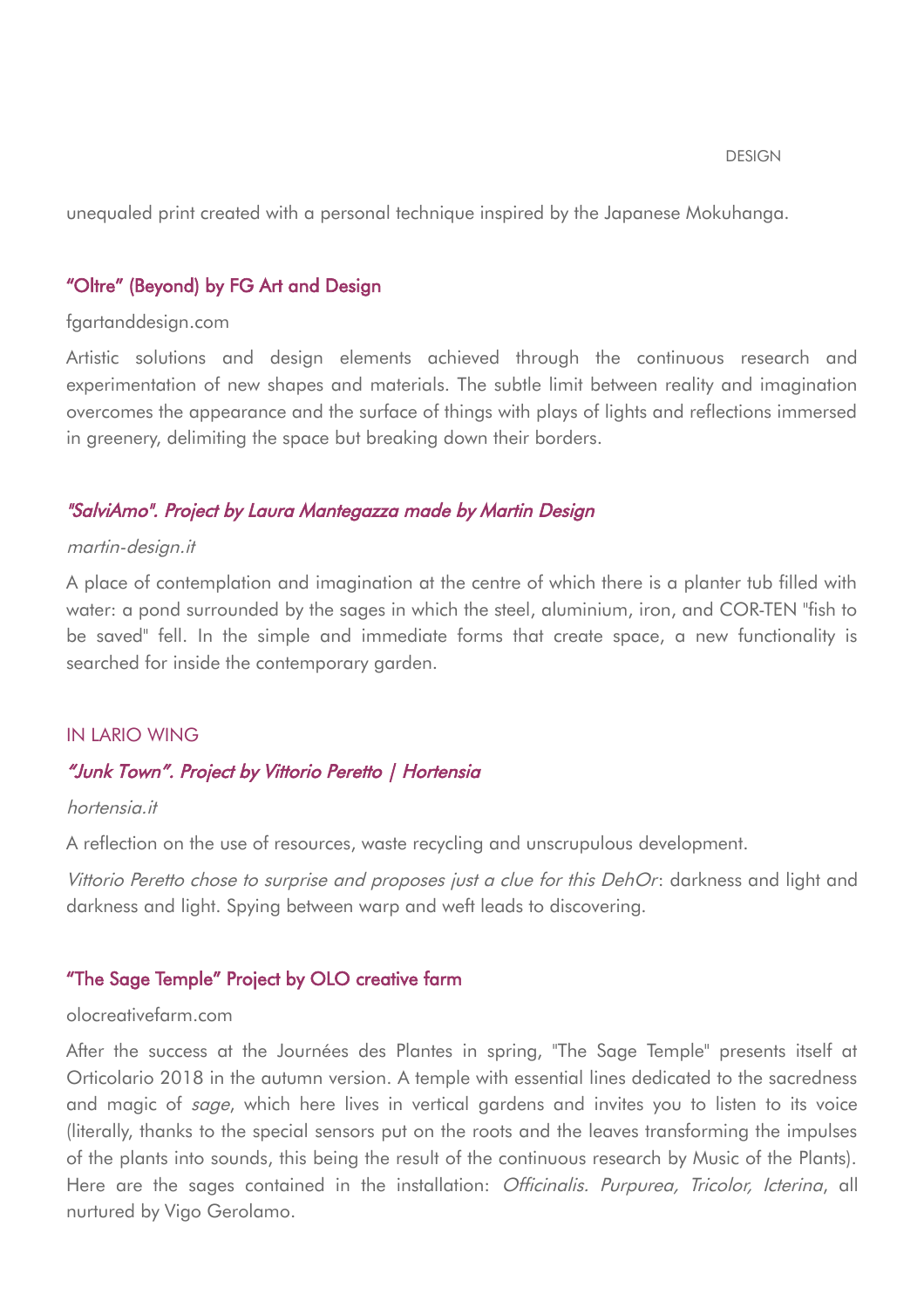#### DESIGN

## "Giocol(um)iere". Project by Loredana Di Cosimo for Luci di Seta by Annalisa Falasco

lucidiseta.com

Nature offers the opportunity to decorate lampshades of unique quality and originality: sage, with its shapes and colours, is the playing theme. On the fabric of the lampshade, printed or embroidered, micro and macro, or on a background paper, painted or photographed, the garden is the undisputed leading character of the space.

## "Scacco Matto" (Checkmate). Project by DALIA dimensional wall art

daliawallart.it

Hand-painted paper walls surround the space, enclosing art scenarios, street performances and games.

A timeless space, inhabited by tightrope walkers, acrobats and bizarre characters.

Play is everywhere: in details, interactive furniture, objects and even in the shadows - sometimes it is audacious, sometimes it is hidden and to be spied upon. And sage? In the colours and the perfumes that envelop everything. The space will house artistic performances.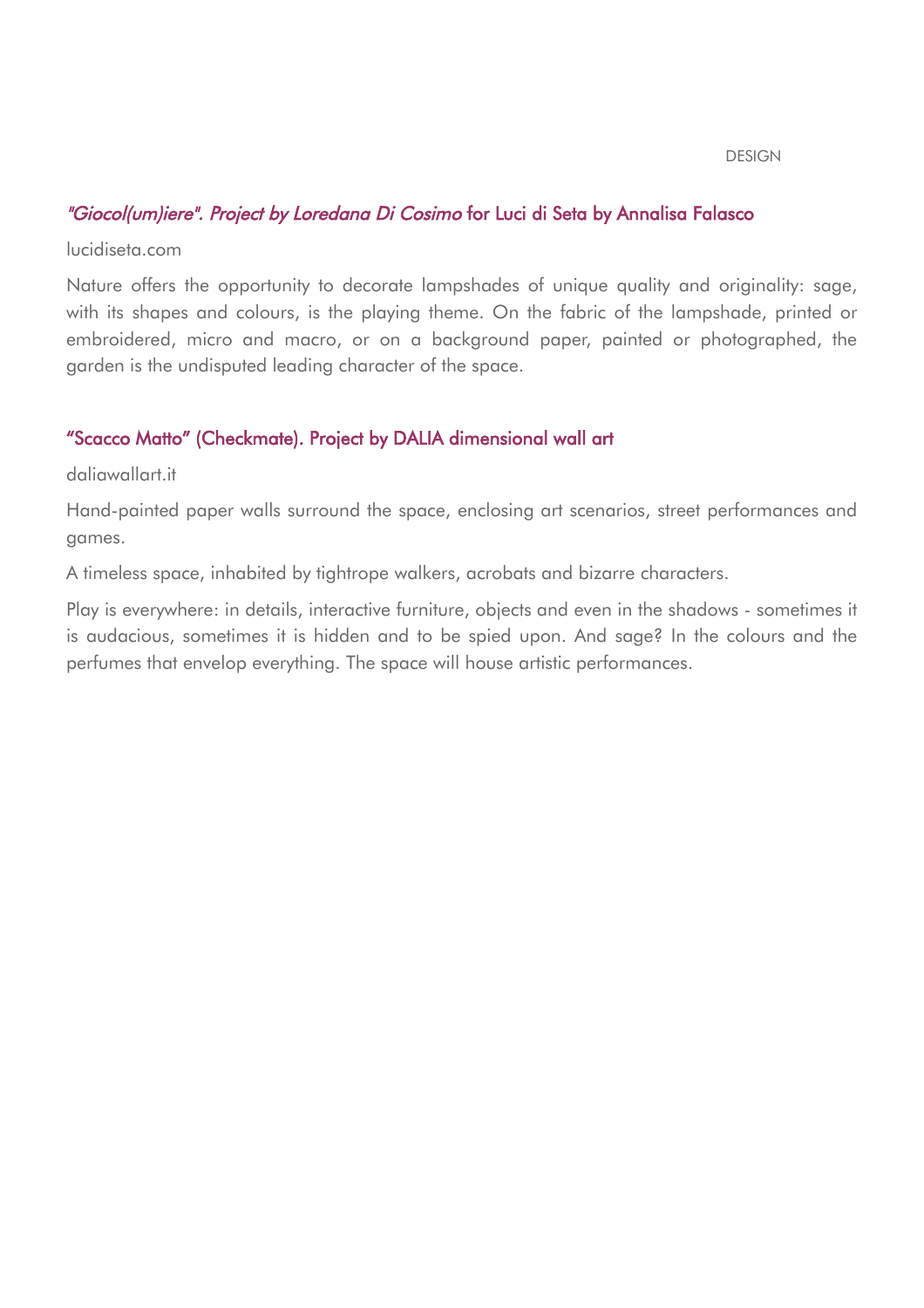#### CHILDREN

## LEARNING BY PLAYING

Passing on the love and respect for nature to the little ones. A real commitment for Orticolario, which since its debut in 2009 has always dedicated projects and spaces to the future gardeners. Also the tenth edition, scheduled from Friday 5th to Sunday 7th October at Villa Erba, in Cernobbio on Lake Como, will be enriched by an ad hoc program.

Friday, as usual, will be dedicated to the kindergartens, primary and secondary schools in Lombardy: following a recreational and educational itinerary designed specifically for the occasion, about 550 students will experience firsthand what thinking, designing and creating a garden means, and they will immerse themselves completely in the world of nature, approaching its rules and peculiarities.

On Saturday and Sunday a space in the Regina Wing will be dedicated to children aged 3 to 13 years visiting with their families, a real creative workshop where thematic educational and creative workshops will be organized to let them discover the magic of nature. Educators and animators will cheer up children with creative and sensory activities, tickling their imagination and curiosity, and letting them discover how many stories are hidden behind the leaves.

Through the Orticolario Fund, specifically created to collect donations for cultural and social programmes, the proceeds of the laboratories will help support the projects presented by the local associations which deal with people in need and contributed to the realization of Orticolario.

This space, among other things, allows parents to visit the exhibition independently and in all tranquillity. "On the eve of the tenth edition, I can say that Orticolario is the only event in the sector to offer children an extremely rich and unique cultural programme that also involves the social sphere - explains Elena Mantero, head of Orticolario's children programme - I would also like to point out that our laboratories, which allow parents to visit the exhibition comfortably entrusting their children to educators, are not 'parking lots': children leave Orticolario with something more, have had fun and have learnt something they did not know".

To understand its success, suffice it to say that in 2017, almost 2,500 children visited the exhibition (either in school groups or in the weekend workshops), most of whom showed great interest in the programme specifically designed for them.

The programme is rich and varied and includes activities to be carried out mostly indoors. About fifteen laboratories are repeated several times during the two days following a common thread, the bond with nature.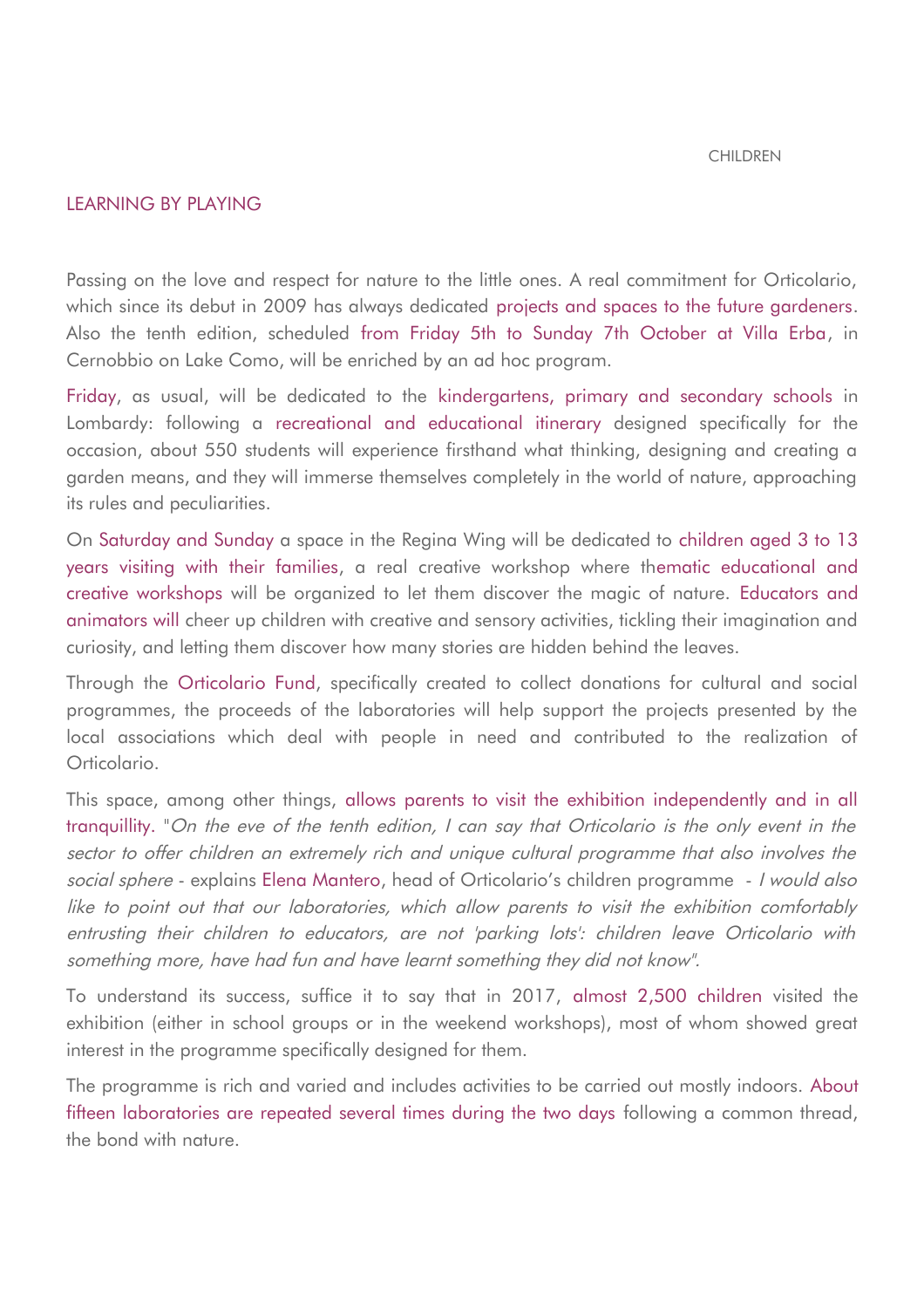#### CHILDREN

Just to give some examples: they will become little herbalists, discovering the properties of aromatic sage, and little vegetable gardeners with a "mini-vegetable garden" in a box to take home; they will make clay tiles with high-relief figures and portraits and sage-flavoured paper

spins with the Origami technique; they will make real sand sculptures, they will become poets and give life to the Orchestra della Natura by playing stones, woods, bones, shells, seeds, leaves, feathers and much more; and again, thanks to an infrared camera located in the park of Villa Erba at night, they will find out which animals are not afraid of the dark. A special treasure hunt and an adventurous tree climbing in the park are also foreseen. Among the highlights we must not forget the show of traditional puppets by the Teatro dei Burattini di Como.

Finally, as every year, the children's library "Fiori da leggere" will be set up in collaboration with the Brunate Municipal Library, with readings dedicated to nature. In this space on Sunday 7th October, Carthusia Edizioni will present the book *Il respiro di tutti* (Everyone's breath) by Sabina Colloredo with illustrations by Marco Brancato: exciting pages in which, through nature, environments and their inhabitants, we will speak to the children about acceptance and diversity.

The complete programme will be soon online at http://orticolario.it/

### NOTES FOR THE PUBLIC

The workshops are for a limited number of participants. The online reservation (from the beginning of September until Thursday October 4th at 8.00 p.m.) will allow you to secure the seat and access to the fast track for registration, avoiding queues. The cost of the participation in the full-day workshops is of Euro 10.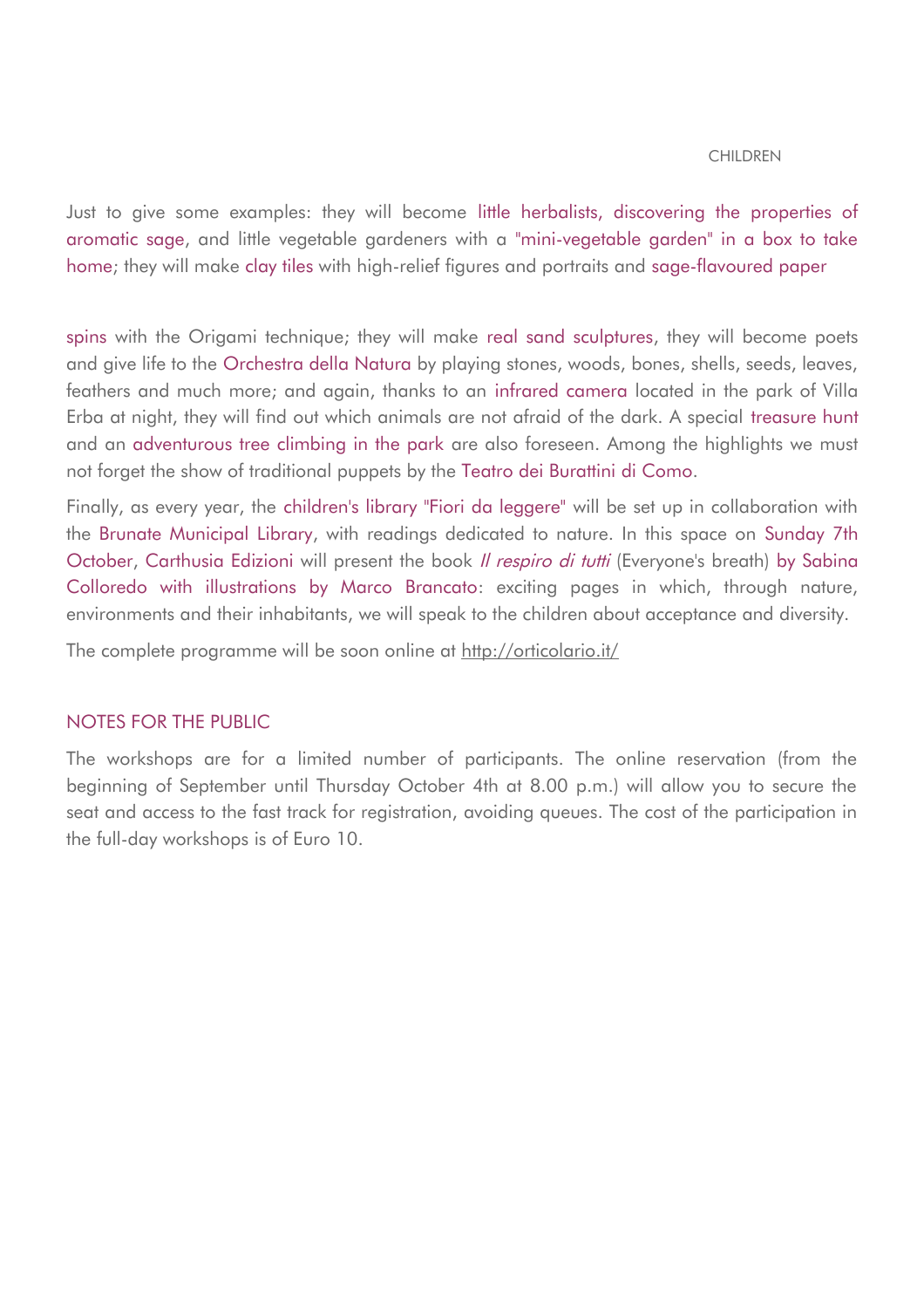#### EXIBITORS

## THE DETAIL THAT MAKES THE DIFFERENCE

The exhibition area is undoubtedly one of the distinctive features of Orticolario with its wide range of rare, unusual and collectible plants, artistic craftsmanship and design. What distinguishes the exhibitors are the peculiar and varied proposals, but above all the sharing of the Orticolario spirit, that is working for an evolved concept of gardening (and garden).

The number of exhibitors has always been significant, as many as 161 in the first edition, in 2009. A constant growth, not only in the plant sector, but also in the craftsmanship, art and catering ones. A development that helped Orticolario obtain the qualification of National Exposition since 2013. The last edition was attended by 270 exhibitors from 17 Italian regions and four European countries.

## AMONG THE PARTICIPANTS, NURSERYMEN AND OTHERS

## Geel Floricultura

Aromatic, medicinal, alimurgic and melliferous plants. Among the proposals: Rosmarinus officinalis <sup>x</sup> mendizabalii is a hybrid species growing spontaneously in the Granada area, Withania somnifera, also known as Ashwagandha, has been known and used since ancient times in the Indian medicine (particularly the Ayurvedic one), as a tonic and adaptogen. Among the sages: Salvia pratensis, Salvia repens, Salvia canariensis.

<span id="page-20-0"></span>[geelfloricultura.it](#page-20-0)

#### Le Essenze di Lea

More than 400 types of ornamental sages from all over the world and other kinds of Lamiaceae, such as oregano, Phlomis, rosemary, Thymus, etc.

leessenzedilea.com

#### **Limperfetto**

Furnishings and accessories that encourage you to spend time for yourself and to enjoy it. They are not only proposed in the exhibition space, but also here and there in the park in the "Otium" areas, where reclaimed wooden relaxing and amusing seats and the three-dimensional game will be available.

## alessandrostevanin.com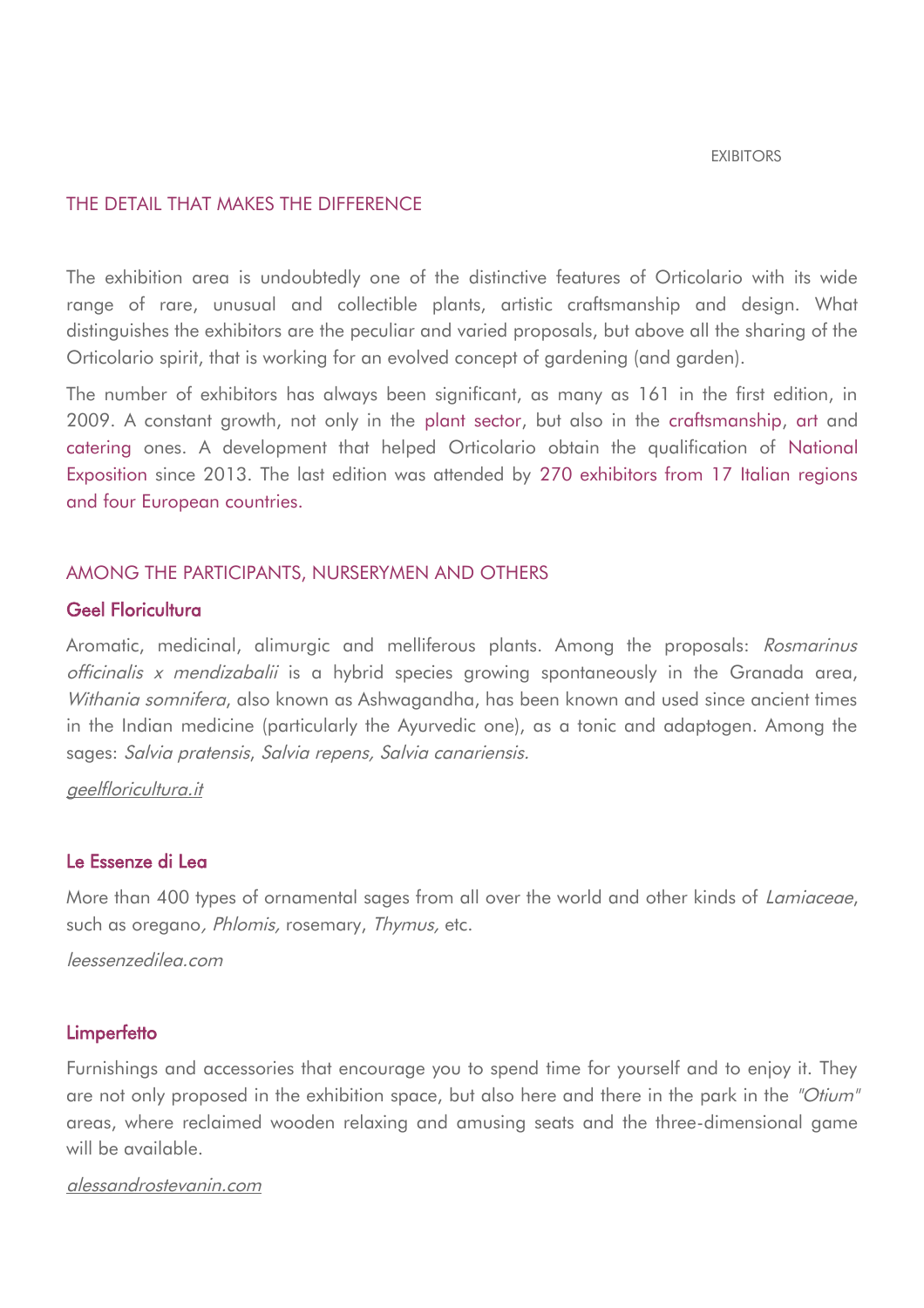#### EXIBITORS

## AT ORTICOLARIO FOR THE FIRST TIME

Daniele Righetti, called the "Lord of the Carnivorous plants", a collector and breeder of rare plants from all over the world. Among his rarities: *Huperzia*, similar to a giant moss, Mimosa albida, growing into a tree, with its small purple pompom flowers, and Desmodium gyrans, a Vietnam shrub with leaves that continuously move by themselves.

### FB: Daniele Righetti

Sgaravatti Group, a historical Sardinian nursery that will play at Orticolario 2018 presenting the collection of Hibiscus rosa-chinensis, the passion of Rosi Sgaravatti, and Salvia desoleana, an exclusive endemic species from Sardinia.

#### [sgaravattigroup.it](http://www.sgaravattigroup.it/)

Althea Vivai is Orticolario's reference for hellebores, a plant flowering in spring ready to be planted. Anna and Claudio's large assortment also includes the rare interspecific hellebores, of the Rodney collection, with variegated leaves and large and colourful flowers.

[elleboro.com](http://www.elleboro.com/)

## Fleurs des Thes

A sculpture workshop in Brignoles (France) where, with light and paper, luminous sculptures inspired by flowers and plants are created. Plants do not make noise but speak with lights and colours. For Orticolario a collection of bright blooms.

#### [fleurs-des-thes.com](http://www.fleurs-des-thes.com/)

Jeff Gleich with "The Cosmic Garden" and the works by artists from all over the world: from Nikita Alexeev (RU) to Susanna Bauer (GB), from Eunice Choi (US) to Enza Galantini (IT), to name but a few.

A fantastic horticulture made through various techniques, from watercolours, painting, photography to collage and stitching. You will admire evolved and bizarrely hybridised plants or the blossoming of a species never seen before.

#### jeffgleich.com

With Flob each plant has its own pot, thanks to a wide selection from the best Italian and European producers combined with a vast array of pots.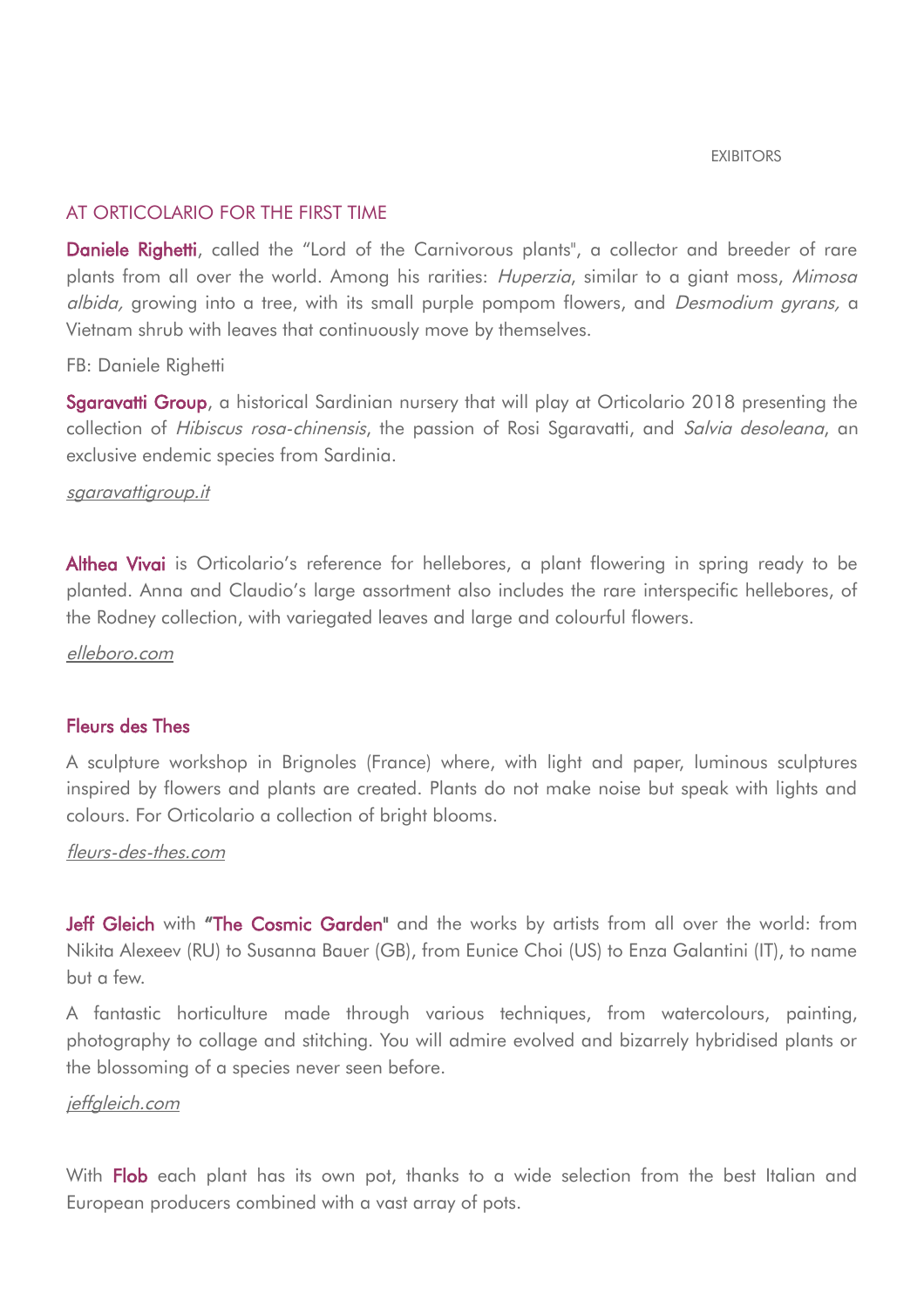#### EXIBITORS

## [flobflower.com](http://www.flobflower.com/)

Mouillère from Paris (France) with their shoe covers to protect from mud, water and snow. For gardening with a touch of fun and colour. Visitors will have the opportunity to try them in different environments and to play the "Game of the bell".

# mymouillere.com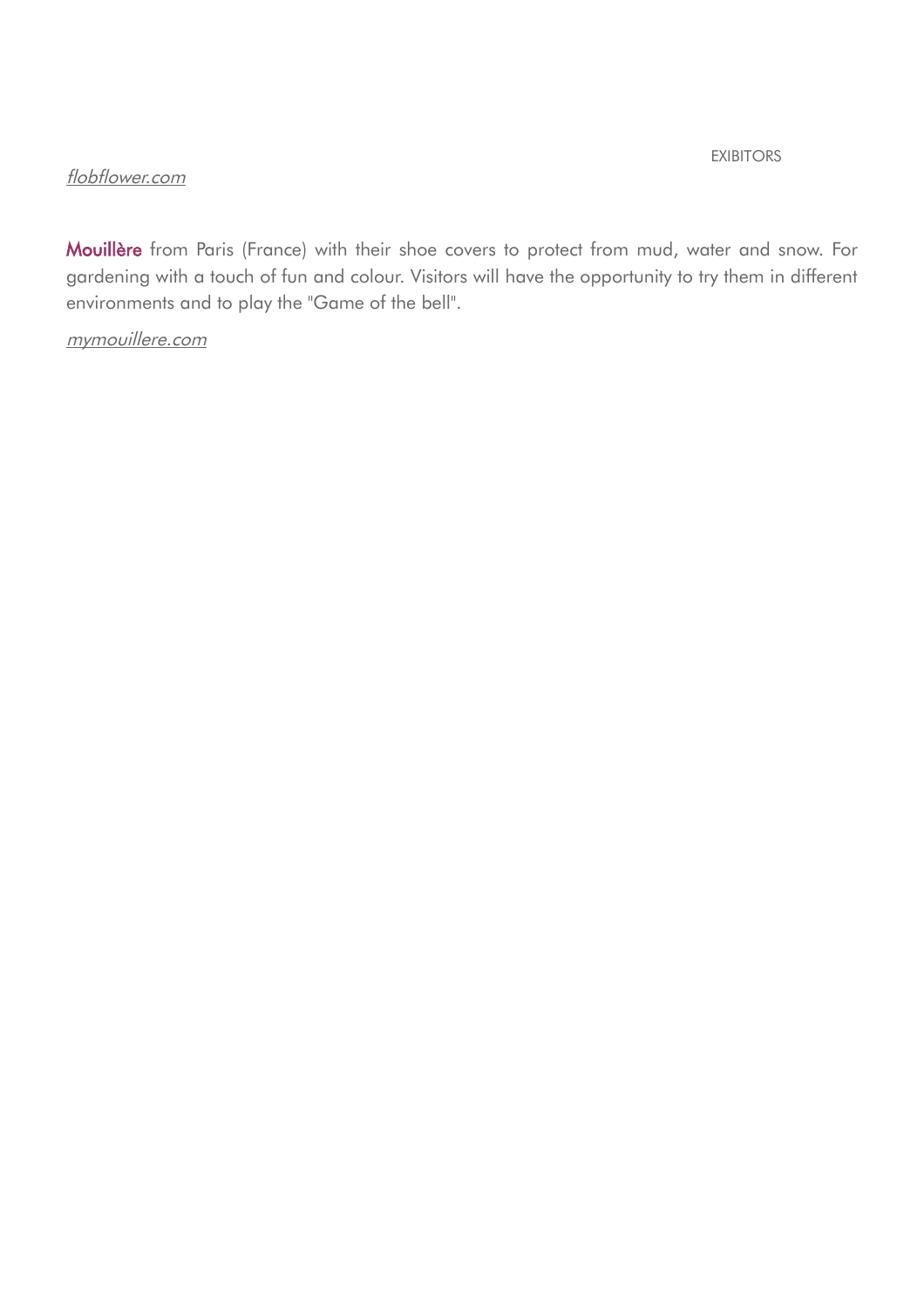#### THE SENSE OF WONDER

Suggestions, surprises, curiosity. A rich programme of experimentations, meetings, activities, photo workshops, botanical demonstrations and shows. Do not miss the "Cinesalotto" in the dungeons of the Villa Antica with the short film and feature film screenings about nature. All the meetings and the activities proposed at Orticolario are unique: despite being held by distinguished experts in the field and having an excellent technical-scientific level, they are characterized by a non-academic yet passionate and emotional approach, which invites to "read" the stories behind the leaves, to go deeper but with grace, to capture beauty anytime, anywhere.

#### AMONG THE EVENTS

Here are some of the macro-issues dear to Orticolario and some of the protagonists of the programme in the year dedicated to play.

Photography. The traditional appointment with the photographic workshop curated by Lello Piazza, organized by Gardenia (cairoeditore.it/Gardenia) and Orticolario, will be led by Maurizio Galimberti (mauriziogalimberti.it), one of the most important stars of Italian snapshot photography. What will we "play" with? Interchangeable optical cameras and some Fujifilm Instax cameras.

Sage. The darling of 2018 will be presented by Claudio Cervelli, researcher at CREA - Council for Agricultural Research and Agricultural Economics Analysis (crea.gov.it), who will accompany the visitors to the rediscovery of the infinite qualities of Sage in a walk among the CREA collections for Orticolario, to learn about biodiversity and understand something more about the garden of sages.

The theme of the year, "Playing", with its importance in the garden and in the landscape, will be debated with Rete dei Giardini Storici - ReGiS (retegiardinistorici.com). Laura Sabrina Pelissetti, President of ReGiS and garden historian, will take you on a historic journey in the play, among some of the installations set up in the park. In the end, the theatrical performance "Questioni di Stile" (A matter of style) with the voluntary actors from "Amici di Villa Ghirlanda".

In its complexity, playing is also making theatre. Orticolario 2018 will propose a theatre that rediscovers the jester as, etymologically speaking, "the one who plays". In the park, the "Giullari del Diavolo" will make you laugh, impressing and amazing you. Between juggling and magic, entertainment and the "Danza delle sfere di cristallo" (The dance of the crystal balls).

Curiosity. Natale Torre (torrevivai.com), agronomist, nurseryman and one of the last plant seekers. will lead visitors in two sensory itineraries in the plant world, to discover its novelties, oddities, original and secret aspects. You want an example? The miracle fruit of *Synsepalum*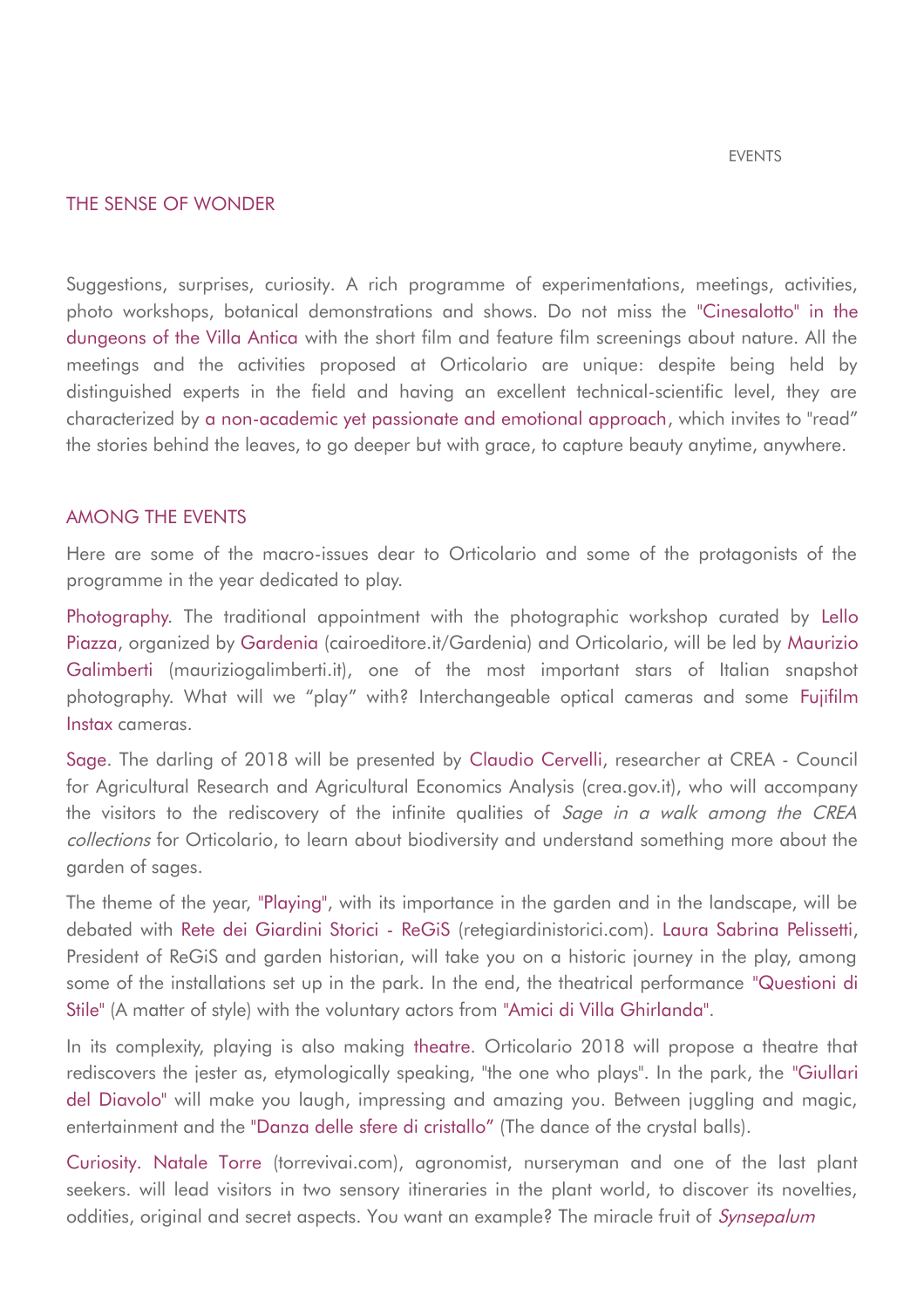#### EVENTS

dulcificum that, after being eaten, makes all flavours sweet, even that of lemon, or Petrea, whose ripe fruits, when coming off the plant, rotate like helicopter blades before touching the ground.

Well-being and art. A unique work like the one that invades the central pavilion, "ooomm" by Stefano Ogliari Badessi, will talk with the events dedicated to yoga. With Paola Fontana and Veronica Coduri, founders of Arvindaa Yoga (arvindaayoga.com), the participants inside the silk sculpture will practically create a work in the work. To become artists of themselves.

The complete programme will be soon online.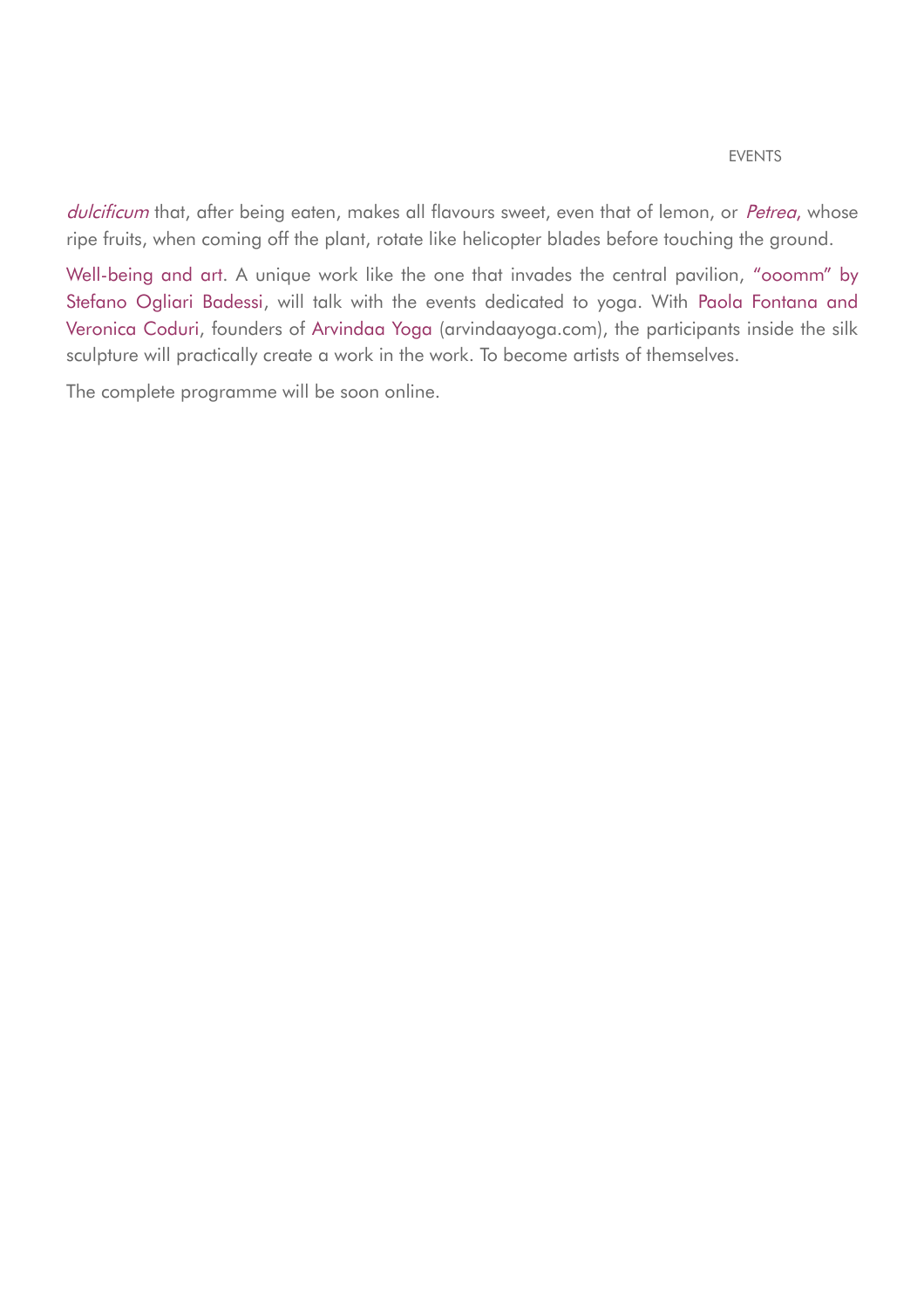## MORITZ IS

Entrepreneur, philanthropist, involved in politics and social life, husband, father and grandfather. A keen gardener. Many are the labels that have been attached to Moritz Mantero. What matters most is not to call him "the patron of the kermesse", he really does not like it. He prefers to be defined by what he is: founder and President of Orticolario, and Orticolario is neither a kermesse nor a fair or an exhibition-market. It is a cultural event dedicated to the passion for the garden and the beauty of nature.

About Moritz Mantero, born in 1946, much has been said and written. We have been told about his family company, Mantero Seta, leader in the silk industry in Como for 116 years. This activity taught him professional rigour, punctuality, respect for people, and ethics. He saw the company grow and internationalise.

Since Orticolario was born, the plot of the story has thickened and, just as it happens in the novels, has taken directions until then unthinkable. Orticolario started like this: from a passion exploded as a child, while secretly observing the family gardener. A never dormant passion which has remained silent for so many years, like a coin in the pocket that occasionally reminds you of something. It then became real in 2009, when Moritz decided to weave its concept of gardening, garden, nature and beauty with charity, to raise funds and donate them to Larian associations involved in social issues. Orticolario reflects Moritz Mantero's soul, heart and brain. An articulated event that is not easily understandable and contains so many visions, having as its purpose the inspiration of an atypical look at the garden.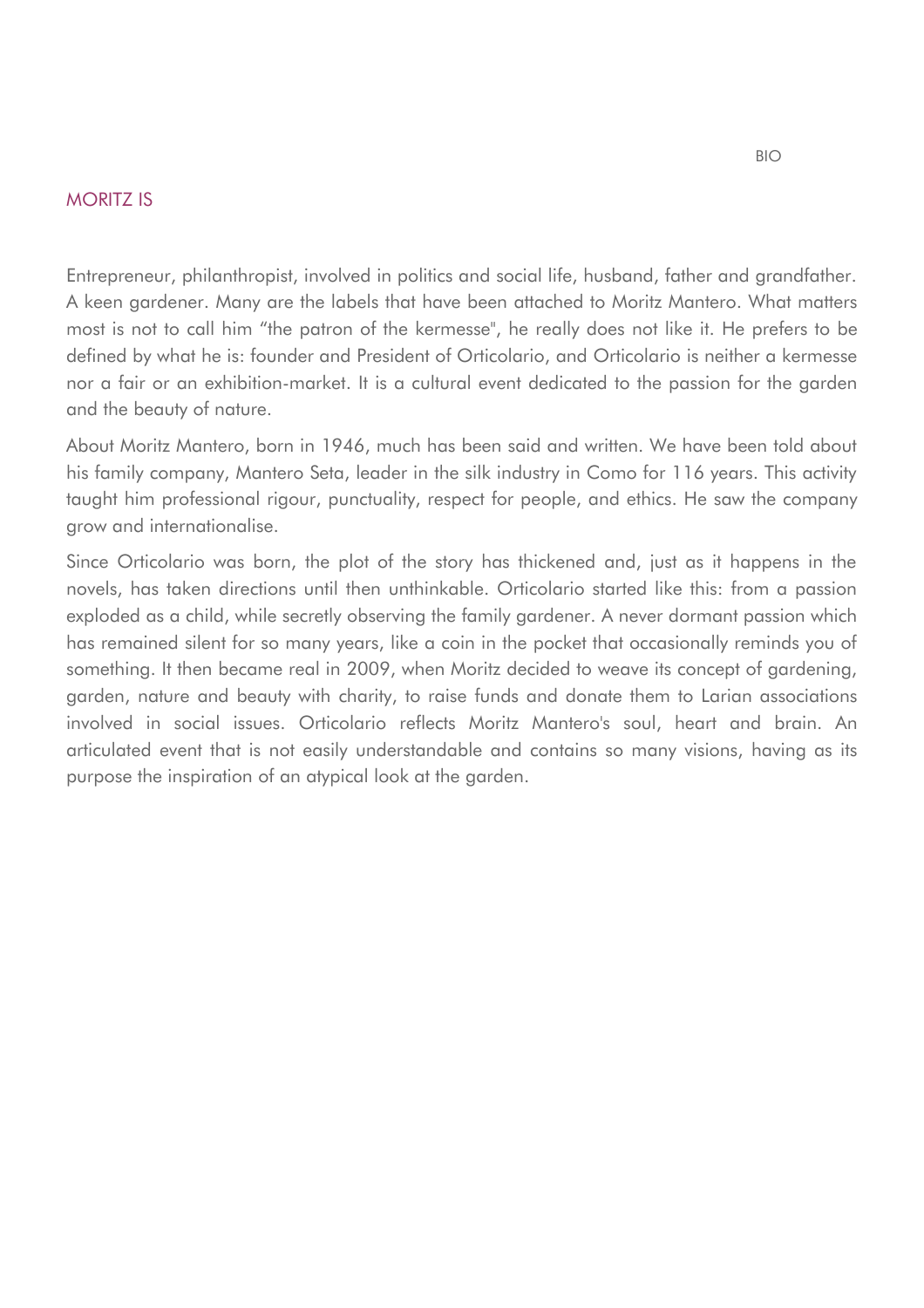## LONG LIVE RHODODENDRONS

Talk about good news. A simple gesture that may go unnoticed, but which is a positive sign of the enhancement of the territory. A small step towards a real and genuine green culture. Orticolario recovered a hundred specimens of Rhododendron destined for disposal and donated them to Villa Erba to further qualify and adorn the historical park. Marked by a wide variety of colours, the collection was planted along one of the alleys leading to exhibition centre.

An act of great sensitivity that contributes to the enhancement of the historical park of Villa Erba as a territorial asset. A fact that highlights the double value of Orticolario, both environmental and social (the aim of the event is indeed to raise funds for the local associations involved in social issues, whose volunteers actively cooperate to ensure the success of the event).

A gesture of generosity towards the Park of Villa Erba, normally not much coloured, with the intention of embracing a path of botanical enrichment.

"If, as can be seen from the intentions of the current presidency, the park should be made more available to the public, it will be necessary to enrich the range of colours and fragrances - Moritz Mantero, President of Orticolario, remarks - Orticolario would like to spread beauty and create an atmosphere respecting those who loved to go back to that villa and that park every summer. We are positive in thinking that, over time, a more attractive park will be good for Villa Erba, to start new projects".

In short, in the celebration of the tenth edition of Orticolario, the friendship and collaboration with Villa Erba will make the park flourish. A plant donation to confirm the common roots.

"The collaboration with Orticolario fits perfectly into the new development plan of Villa Erba claims Filippo Arcioni, President of Villa Erba - The donation of the rhododendrons was a noble gesture that helped make our park even more varied and attractive. One of our short-term goals is in fact to open and make the entire complex of Villa Erba (Villa Storica, park and riding track) more usable by the public, including a space dedicated to beauty and culture. Adorning the historical park is, without any doubt, a strong signal of attention and enhancement of our territory".